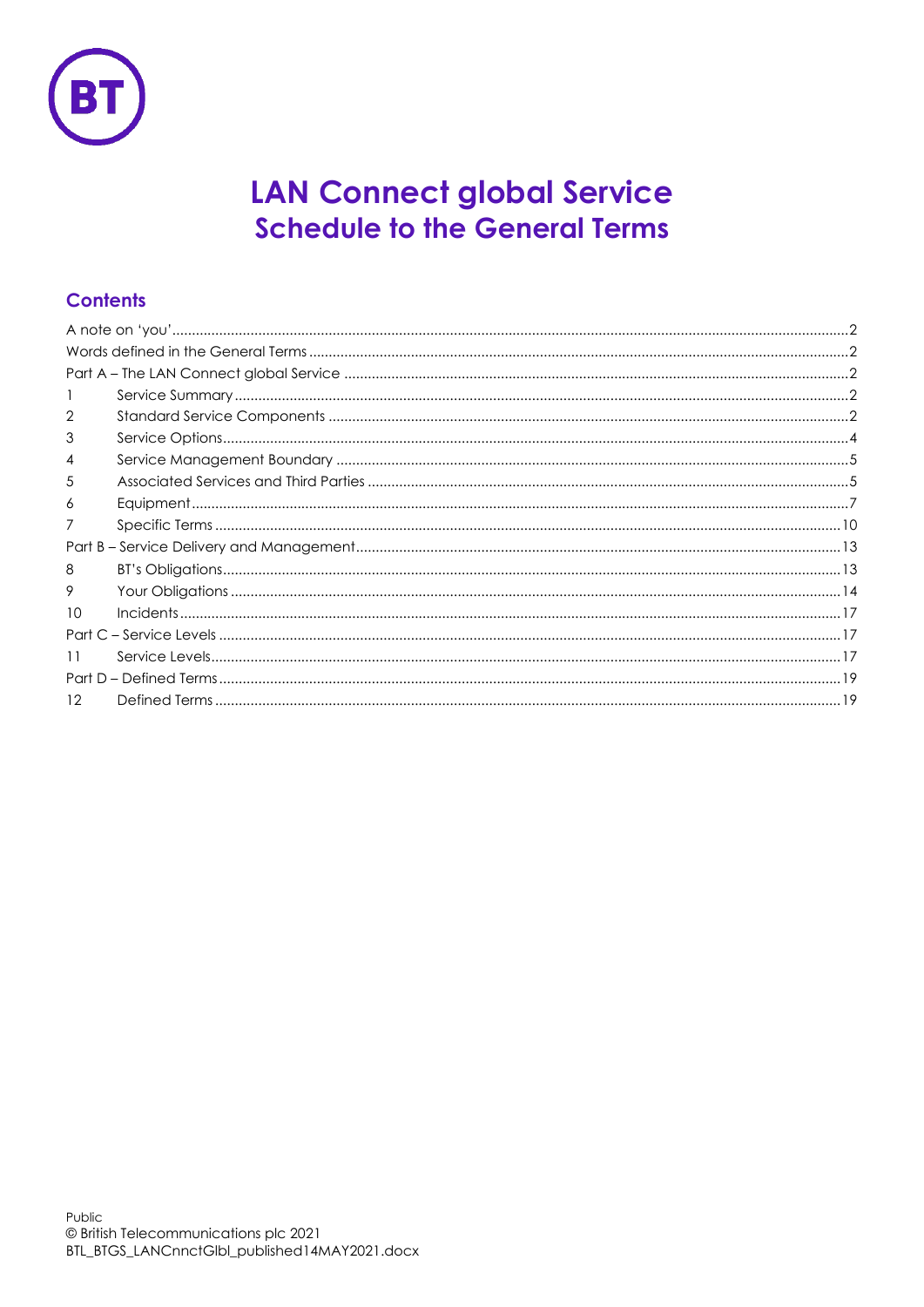

## <span id="page-1-0"></span>**A note on 'you'**

'You' and 'your' mean the Customer.

## <span id="page-1-1"></span>**Words defined in the General Terms**

Words that are capitalised but have not been defined in this Schedule have the meanings given to them in the General Terms.

## <span id="page-1-2"></span>**Part A – The LAN Connect global Service**

## <span id="page-1-3"></span>**1 Service Summary**

BT will provide you with a modular managed service including the supply, installation (if applicable) and support of IP Telephony and LAN equipment and related services, comprising:

- 1.1 the Standard Service Components; and
- 1.2 any of the Service Options as set out in any applicable Order,
- up to the point of the Service Management Boundary as set out in Paragraph [4](#page-4-0) ("**LAN Connect global Service**").

#### <span id="page-1-4"></span>**2 Standard Service Components**

BT will provide you with all the following standard service components ("**Standard Service Components**") in accordance with the details as set out in any applicable Order:

#### <span id="page-1-5"></span>2.1 **BT Project Co-ordinator**

- 2.1.1 BT will provide a BT Project Co-ordinator. The BT Project Co-ordinator will be your single point of contact for managing implementation of the LAN Connect global Service.
- 2.1.2 The BT Project Co-ordinator will be office based and will not meet you.
- 2.1.3 BT will prepare a technical design specification for the LAN Connect alobal Service. You will provide any configuration details requested by BT. Any request by you for additional work outside the scope of the original technical design specification will incur additional Charges as agreed in an Order.
- 2.1.4 The BT Project Co-ordinator will provide you with a detailed customer handbook containing information relating to the LAN Connect global Service provided, and relevant contact points within BT.
- 2.1.5 BT will arrange for the CPE to be delivered to Site. Subject to any Site constraints and unless you order a Meraki Home Worker solution as per Paragraph [3.5,](#page-4-2) BT will unpack, and install the CPE at Site. BT will connect the CPE to the power supply and ensure that the CPE powers up correctly.
- 2.1.6 BT will configure the CPE, as appropriate, so that traffic can be transmitted across your network as set out in the technical design specification. BT will carry out tests to ensure that the configuration is working correctly. The Service Start Date occurs on successful completion of the tests.

#### 2.2 **Incident Reporting and Incident Repair**

2.2.1 Incident repair options for CPE; except if related to LAN Connect Cloud Services.

There are two CPE Incident Repair Options, and the option selected will be specified on the Order. These options may not be available in all locations:

#### (a) **9 \* 5 \* 4 On Site CPE Maintenance**

This operates between 8am and 5pm on a Business Day. BT aims to get to the Site within four hours of confirming a Site visit is required. If there are less than four Business Hours left in the Business Day when the Incident report is received, the visit may be on the next Business Day. If BT agrees to perform work outside Business Hours, it will be at an additional Charge as agreed in an Order. The Charges will be agreed before any work is performed; and

### (b) **24 \* 7 \* 4 On Site CPE Maintenance**

This operates 24x7 including national, public or bank holidays. BT aims is to get to the Site within four hours after confirming a Site visit is required

#### ("**CPE Incident Repair Options**").

- 2.2.1 For the LAN Connect Cloud Services the Incident repair service is described in its respective Annex.
- 2.2.2 When reporting Incident(s) you will provide all information reasonably required by BT, such as the Site location, CPE serial number, reconfiguration details and where appropriate the circuit number. BT will give you an Incident reference number. All communication about a reported Incident will be made to the Service Desk and will quote the reference number.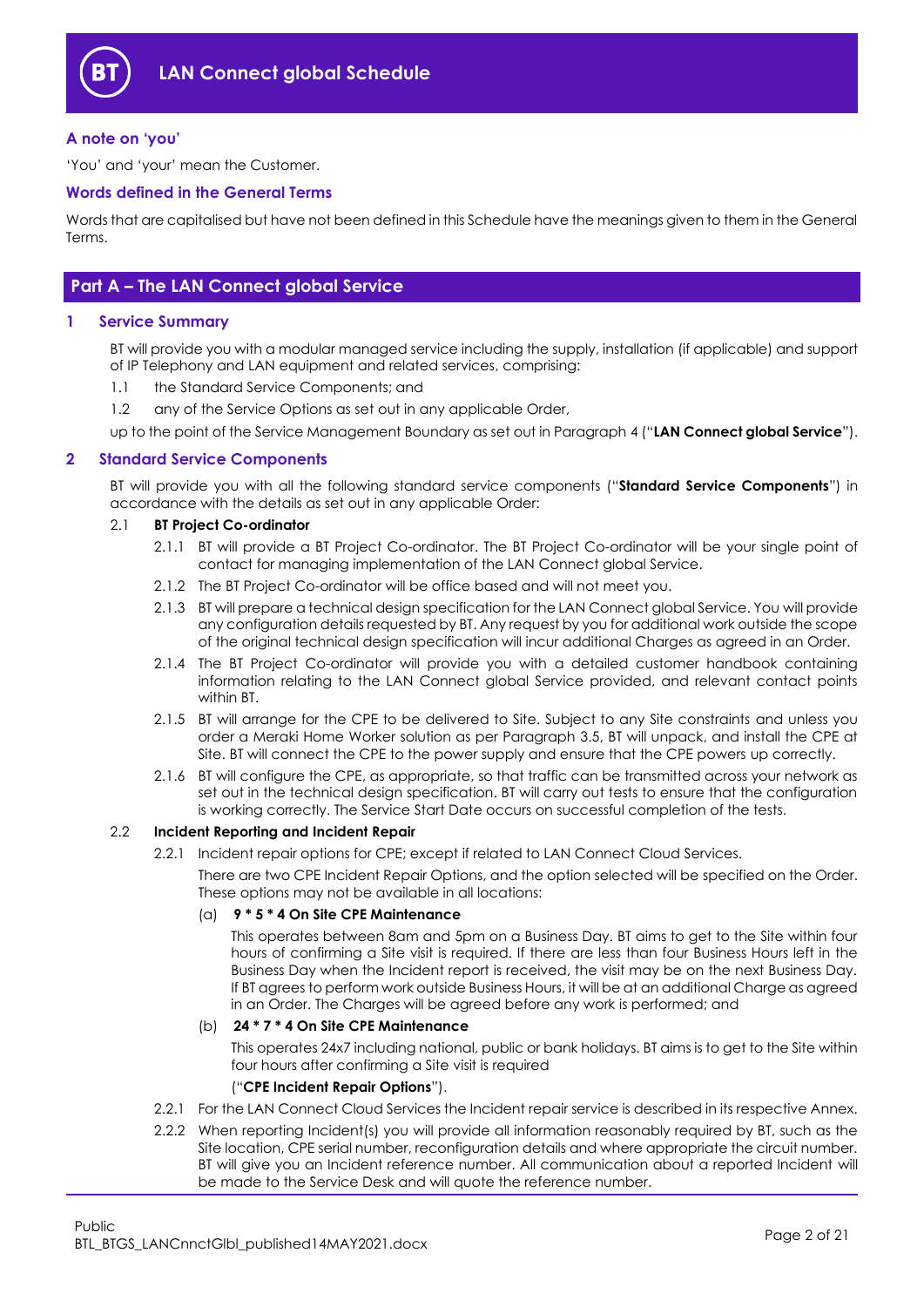



- 2.2.3 If BT identifies that an Incident is due to unauthorised activity or access to your network, BT's only obligation will be to attempt to restore the LAN Connect global Service by installing the last archived configuration available, where applicable. Any further maintenance activity required as a result of the unauthorised activity or access will be subject to BT's agreement. You agree to pay BT's reasonable Charges for such work as agreed in an Order.
- 2.2.4 Incidents in hardware will be corrected by repair or, at BT's option, replacement of the affected item. Except in the case of BT Equipment which at all times remains the property of BT, replacement items of equipment will become the property of you and replaced items will become BT's property. Expended consumable items will be replaced but BT may make an additional Charge as agreed in an Order.
- 2.2.5 Except for faulty IP Telephony handsets, BT will inform to you when an Incident has been cleared, and will close the associated trouble ticket when either you confirm within 20 minutes that the Incident is cleared, or BT has attempted and failed to contact you and you do not respond within twenty minutes.
- 2.2.6 If you order replacement service for faulty IP Telephony handsets and BT informs you that a replacement IP Telephony handset is necessary, then a BT configured replacement will be sent by mail the next Business Day to the Customer Contact. The faulty handset will be returned to the address specified by BT. BT will charge you for any handsets not returned within 10 Business Days at the Charges as set out in the Order.
- 2.2.7 The standard Charges for the CPE Incident Repair Options covers Incidents resulting from normal wear and tear.
- 2.2.8 Additional Charges as agreed in an Order will apply for repair of Incidents or work required due to other causes such as:
	- (a) Misuse; incorrect environmental conditions including incorrect temperature and humidity levels; faulty manufacture or design; mains electrical surges or failures;
	- (b) Lightning damage, electromagnetic interference, or any other accidental or deliberate damage;
	- (c) Correction of defects following the removal or connection of CPE other than by BT;
	- (d) Connection by you of other equipment to the CPE; and/or
	- (e) BT being denied access to the CPE.

2.2.9 The CPE Incident Repair Options do not cover:

- (a) Loss of your generated software programmes;
- (b) Work at your request outside of a Business Day;
- (c) Repair, replacement or re-routing of any of your supplied wiring or cabling or provision of additional wiring and cabling; or
- (d) either BT Equipment or Purchased Equipment peripheral items including but not limited to printers, card readers, touchscreen displays, and signature capture devices.

#### 2.3 **Reactive Incident Management**

- 2.3.1 BT will provide you with the Service Desk, available 24 hours a day for reporting Incidents. The Customer Contact will contact the Service Desk using the telephone number BT provides. You will carry out an initial diagnosis before reporting an Incident to BT; to ensure that only Incidents in the LAN Connect global Service are reported.
- 2.3.2 BT will aim to repair Incidents within four hours of the Incident being logged, except where the repair requires a Site visit. BT will interrogate the LAN Connect global Service remotely using the management links to determine the root cause(s) of the Incident. If possible, the Incident will be rectified remotely. Where it is not possible to fix the Incident remotely a Site visit will be scheduled in line with the CPE Incident Repair Option you have ordered.
- 2.3.3 BT will charge you for time taken to repair Incidents caused by errors in CPE configurations managed by you at the rates as agreed in an Order.
- 2.3.4 If a vendor issues a warning about vulnerability in its product, BT will assess the implications and recommend any actions that should be taken to protect the LAN Connect global Service. BT accepts no responsibility for any impact on the LAN Connect global Service or losses incurred as a result of the vulnerabilities.

#### 2.4 **Incident Management Options**

2.4.1 The LAN Connect global Service enables BT to detect potential problems and take steps to resolve them before they become LAN Connect global Service affecting. It is provided using the management connection between the CPE and the BT remote management centre. The method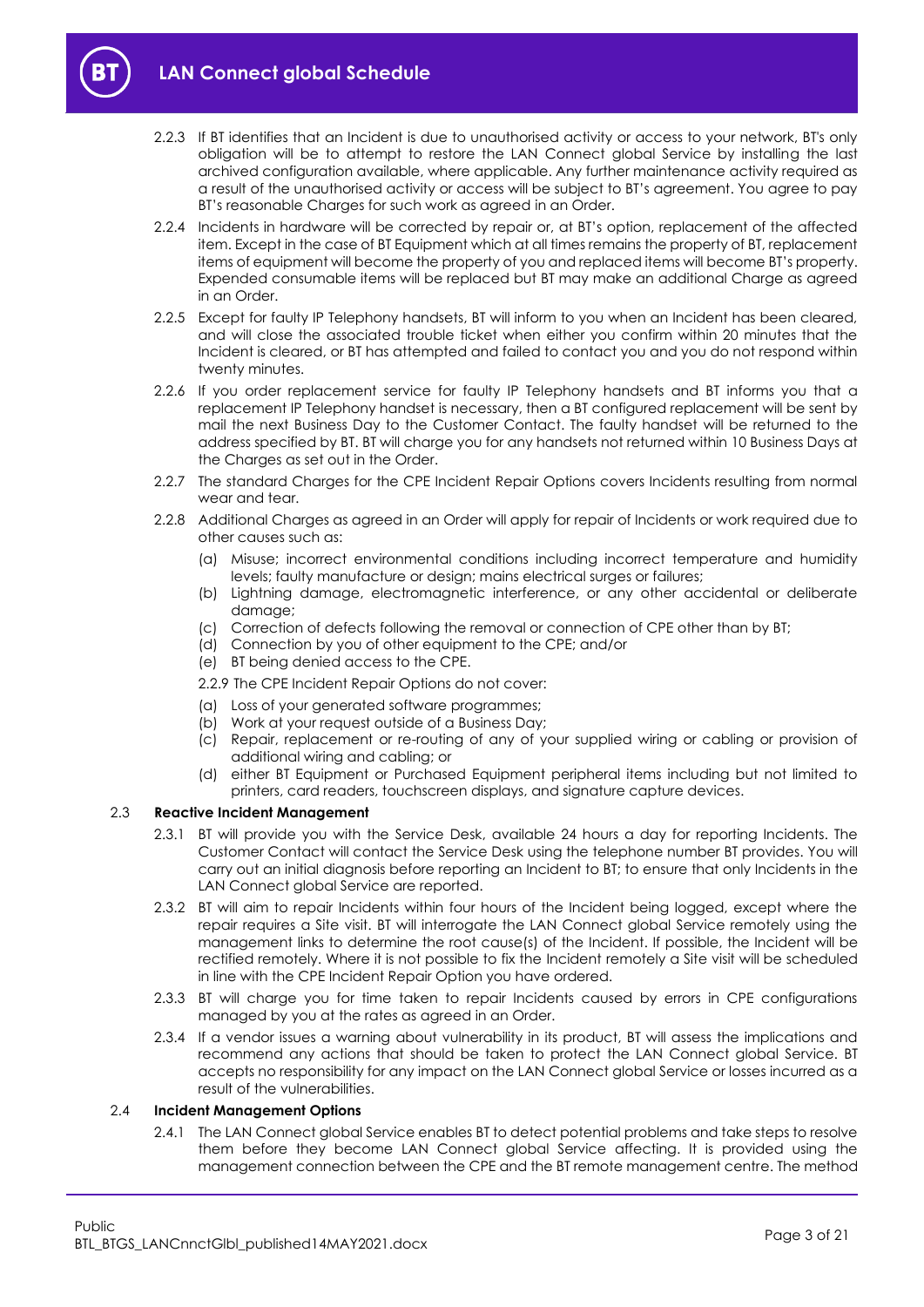

of monitoring will vary according to the type of CPE that is being monitored. Polling of LAN CPE connected as a stack may be limited to polling of the stack.

- 2.4.2 If a LAN Connect global Service affecting Incident is found, then BT will carry out remote diagnosis. BT will log the Incident in its Incident management system and take corrective action to resolve the Incident, in accordance with the CPE Incident Repair Option you have ordered. BT will inform the Customer Contact of action taken and whether further action is required. If a Site visit is necessary, it will take place during the hours of the CPE Maintenance option selected in the Order.
- <span id="page-3-3"></span>2.4.3 If the LAN Connect global Service includes Firewall equipment, BT will devise and implement any management IP addresses which may be required on the router through which the Firewall is connected to the management circuit.

#### 2.4.4 **Standard Incident Management (provided as standard)**

BT will monitor the status of CPE for basic operational signs to check that they are functioning correctly.

#### 2.4.5 **Enhanced Incident Management (if requested and set out in the Order)**

As well as the tasks of Standard Incident Management, BT will monitor performance indicators such as central processor unit, backplane utilisation, port utilisation and protocol errors of infrastructure ports.

#### <span id="page-3-2"></span><span id="page-3-0"></span>**3 Service Options**

BT will provide you with any of the following options ("**Service Options**") as set out in any applicable Order and in accordance with the details as set out in that Order:

#### 3.1 **Configuration Management Options**

The LAN Connect global Service is only provided in relation to the current version of Software supported by BT at the current feature set.

#### 3.1.1 **Archive Active Software Configuration**

BT will archive Configuration Files and restore the configuration if there is a network failure. Archive files will be prepared each week and the last three configurations for each device will be stored. You may request the restoration of Configuration Files for any other reason provided that the total number of restorations made in any SLA Year starting on the Service Start Date, does not exceed a sum equivalent to three restorations per device per SLA Year.

#### 3.1.2 **Converged IP Application – On site Archive and Restoration**

BT will archive Configuration Files and restore the configuration if there is a network failure. Archive files will be prepared and stored every day. The number of Configuration Files that can be stored will depend on the size of the files and the capacity of the storage device. BT's target is to store a minimum of three configurations.

#### 3.2 **Professional Services and Customer Training**

BT provides Professional Services and Customer training, delivered during Business Hours. These services will be delivered as specified on the Order. If the Professional Service includes advice or work relating to any Customer Equipment, either operated by or on behalf of you, or to your technical design, BT does not guarantee that, following provision of the Professional Services, the Customer Equipment or your network will not be subject to any unlawful access, fraud or other misuse. BT will have no liability to you in respect of unlawful access, fraud or other misuse.

#### 3.3 **Critical Port Monitoring**

BT will proactively monitor critical ports to show they are operating correctly. BT will monitor the critical ports continuously for status and performance information. The critical ports will be specified by you and will be active 24x7. Provision of this Service Option is subject to BT verifying that it is technically feasible to monitor the critical ports specified.

#### <span id="page-3-1"></span>3.4 **Meraki Camera**

- 3.4.1 BT will manage the Meraki Camera in accordance with the terms of this Schedule but not the footage recorded by it.
- 3.4.2 During the Meraki Camera install process installation teams perform several tasks that require the ability to view video footage in order to ensure that the Meraki Cameras are properly installed and meet your requirements. Once the installation process is complete you can revoke BT's, and the Supplier's, video access from the "Help" page.
- 3.4.3 If you do not revoke BT access as set out in Paragraph [3.4.2](#page-3-1) BT and the Supplier's access to video footage will automatically expire after seven days.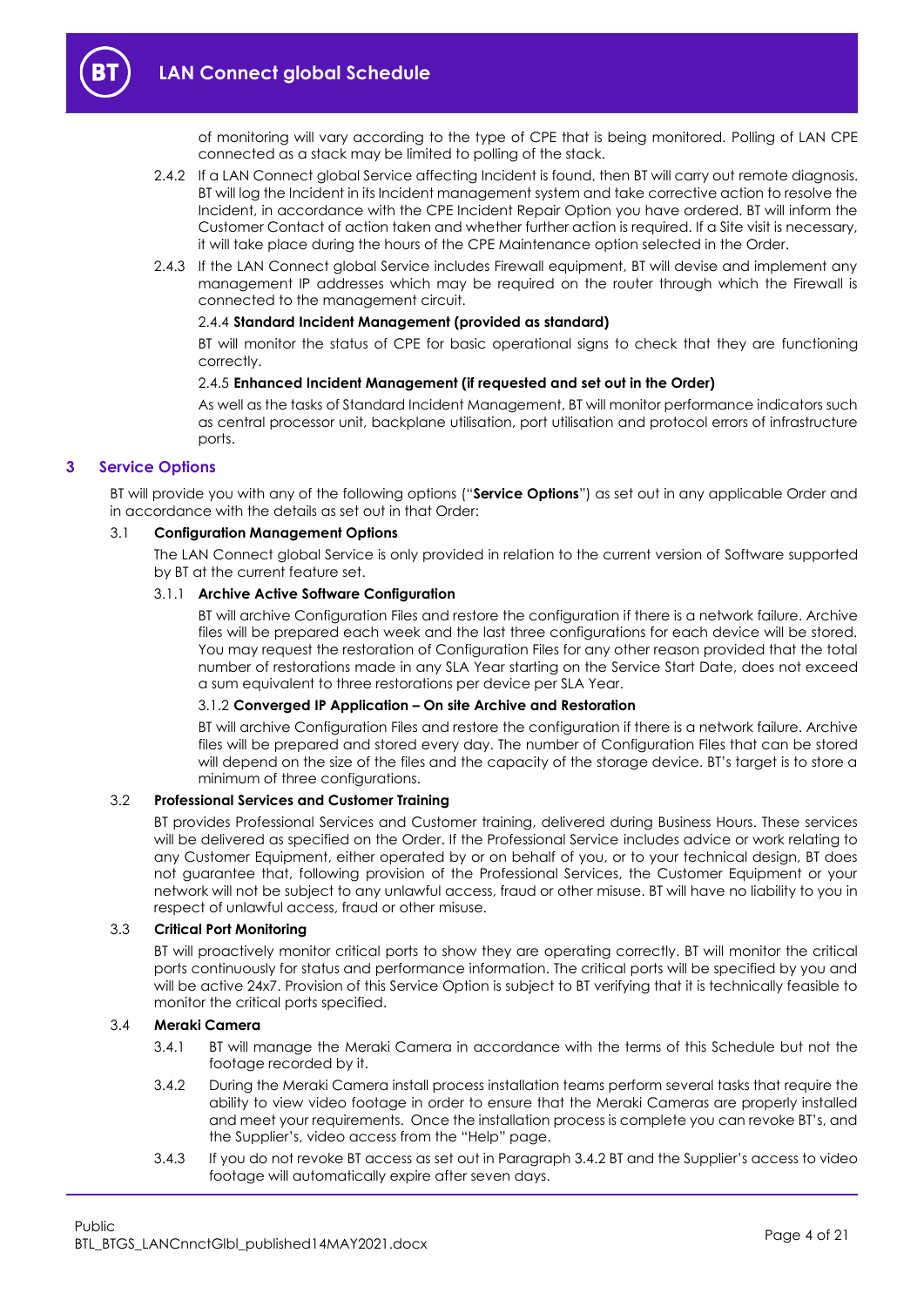

- 3.4.4 Where you require BT to have access to the video footage in order to deal with an Incident then your administrator will need to grant BT access.
- 3.4.5 Any footage recorded is stored on the Meraki Camera, and should the Meraki Camera be lost, stolen or break, the recorded video footage will be lost.
- 3.4.6 You can choose to have video footage stored in the cloud if you procure the Microsoft Azure service. The terms of the Microsoft Azure Schedule will apply to any footage stored.
- 3.4.7 BT will procure licences for the Meraki Camera as set out in Paragraph 3.4 of Annex 2 (LAN Connect Cloud Service) and the terms of Paragraph [7.5](#page-10-0) (EULAs) will apply to use of the Meraki Camera.
- 3.4.8 BT will not be liable for any video footage recorded on the Meraki Camera or for any access obtained by third parties to the footage.

#### <span id="page-4-2"></span>3.5 **Meraki Home Worker solution**

- 3.5.1 If you order the Meraki Home Worker solution as part of the LAN Connect global Service you will unpack and install the CPE at Site, connect it to the power supply and ensure that the CPE powers up correctly within seven days of it being delivered to Site.
- 3.5.2 You must follow the install process set out in the BT Connect Meraki Teleworker Installation Guide which will be provided as part of the Meraki Home Worker solution.
- 3.5.3 BT will not be liable for your failure to unpack and install the CPE at Site, connect it to the power supply or ensure that the CPE powers up correctly.
- 3.6 Service Options may not be available in all countries.

#### <span id="page-4-6"></span><span id="page-4-0"></span>**4 Service Management Boundary**

- 4.1 BT will provide and manage the LAN Connect global Service in accordance with Parts A, B and C of this Schedule and as set out in any applicable Order up to;
	- 4.1.1 for LAN services, the port level of the LAN media and does not extend beyond the interface on the hub, switch or router;
	- 4.1.2 for voice services, the PBX connected to BT's remote management interface and does not extend to Site wiring, telephone handsets (or other call terminating/receiving devices); and
		- 4.1.3 for IP PBX's, the router or server the solution resides on,

#### ("**Service Management Boundary**").

- <span id="page-4-3"></span>4.2 BT will have no responsibility for the LAN Connect global Service outside the Service Management Boundary.
- 4.3 BT does not make any representations, whether express or implied, about whether the LAN Connect global Service will operate in combination with any Customer Equipment or other equipment and software.
- 4.4 BT accepts no liability for the quality of any IP Telephony voice calls which are made across any network unless the calls are enabled to be carried over BT's MPLS or IP Connect Global network as EF Class.
- 4.5 BT is not responsible for the provision or maintenance of cabling between the Network Terminating Unit and any BT Equipment at a Site. You are responsible for ensuring that cabling and its maintenance are supplied. Such cabling is outside the Service Management Boundary for any service.
- 4.6 IP Telephony handsets are outside the IP Telephony Service Management Boundary set out in Paragraph [4.1.3](#page-4-3) above.

#### <span id="page-4-5"></span><span id="page-4-1"></span>**5 Associated Services and Third Parties**

- <span id="page-4-4"></span>5.1 You will have the following services in place that will connect to the LAN Connect global Service and are necessary for the LAN Connect global Service to function and will ensure that these services meet the minimum technical requirements that BT specifies:
	- 5.1.1 where not provided as part of this Contract, a certified cable infrastructure that meets the specifications BT provides to you and is comprised of fibre optic and copper structured cabling capable of supporting the agreed design;
	- 5.1.2 any necessary supporting systems for the LAN and any other services that BT specifies that are required to support the agreed design; and
	- 5.1.3 where applicable, a WAN for the duration of the LAN Connect alobal Service as it will be used by BT to provide remote management, such WAN will be made available to BT in line with the agreed project timeline,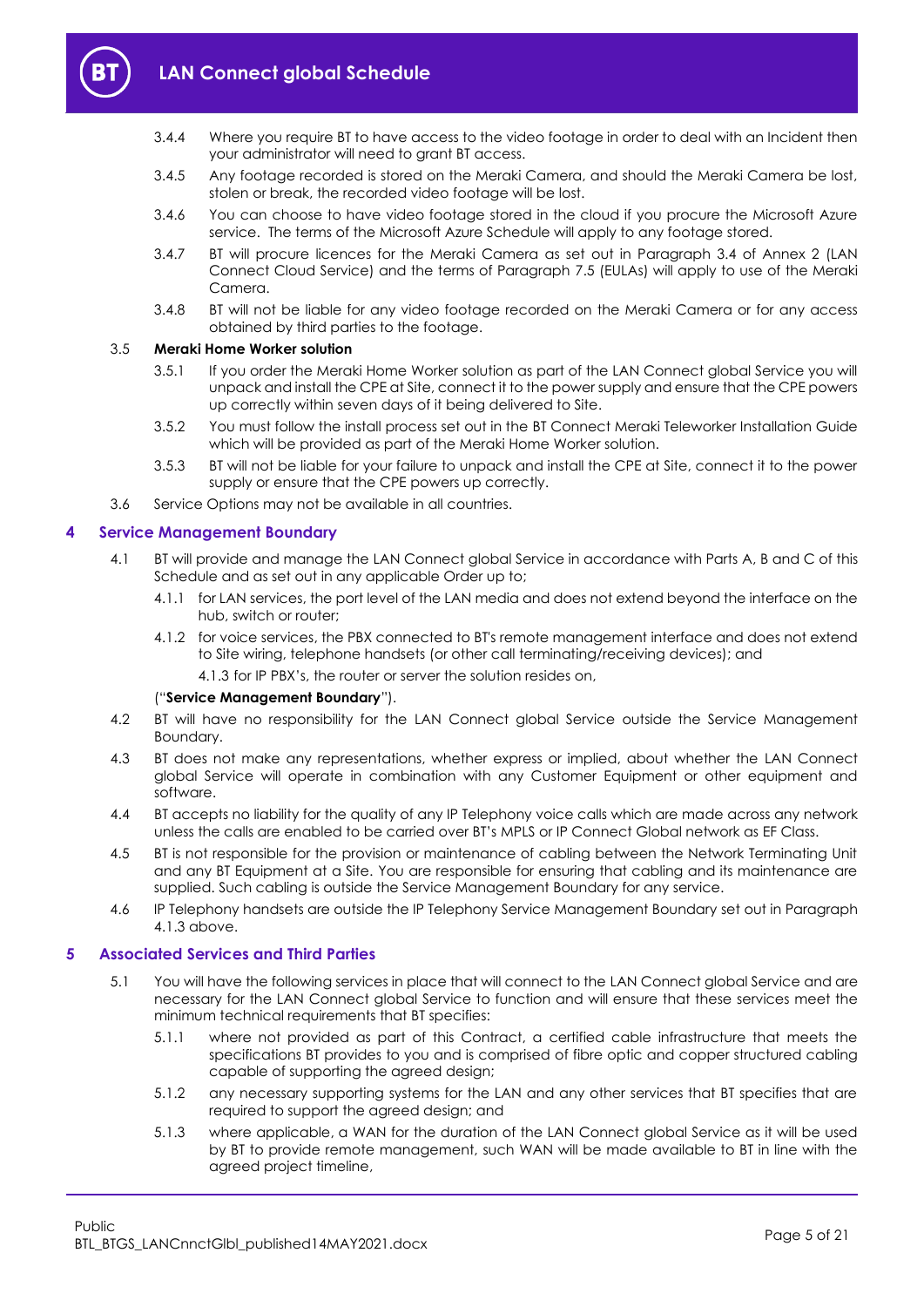

- 5.2 If the WAN set out in Paragrap[h 5.1.3](#page-4-4) is not provided by BT then a fixed management link will be provided between your Site and the BT management centre. There will be additional Charges for this link as agreed in an Order.
- 5.3 If BT provides you with any services other than the LAN Connect global Service (including, but not limited to any Enabling Service) this Schedule will not apply to those services and those services will be governed by their separate terms.
- 5.4 If you are required by Applicable Law to purchase the LAN Connect global Service from a third-party supplier, BT will manage the LAN Connect global Service as your agent. You will provide BT with a letter of agency to enable BT to manage the third party.
- 5.5 BT will not be liable for failure to or delay in supplying the LAN Connect global Service to a Site if a licenced operator delays or refuses the supply of an Access Line to that Site and no alternative service is available at reasonable cost.
- 5.6 BT may agree to your request to extend the LAN Connect global Service to CPE managed over a thirdparty WAN. BT will not be responsible for the performance of the third-party WAN or failures of the LAN Connect global Service caused by failures on the third-party WAN.
- 5.7 Unless otherwise expressly specified by BT, charges for use by you of PSTN or mobile communications in order to gain access to the LAN Connect global Service are not included in the Charges for the LAN Connect global Service. If the Access Line used by you is provided by BT, BT will levy the applicable charges, under the relevant contract. However, if a call to the LAN Connect global Service is generated from another licensed operator's network, the call will be subject to the terms, conditions and charges of that other licensed operator and you are responsible for paying all applicable charges directly to the relevant telecommunications service provider.
- 5.8 If third party software is required in order to operate the LAN Connect global Service, you are responsible for ensuring that you have the appropriate number and type of software licences and that any applications (other than ones provided by BT as part of the LAN Connect global Service) are compatible with the LAN Connect global Service.
- 5.9 BT is not liable to you, whether in contract, tort or otherwise, for the acts or omissions of other providers of telecommunications or Internet services (including Domain Name registration authorities) or for Incidents in or failures of their equipment.
- 5.10 BT will not be liable for any Incidents caused by or any other work carried out by previous maintainers and for any interference caused by other parties using the same technology which were not present or detectable at the time of a Wireless LAN survey.
- 5.11 BT will not be liable for any losses incurred by you due to any interruption (including but not limited to third party attacks) in communications between you and the Supplier and any of its affiliates.

#### 5.12 **Unauthorised activity**

- 5.12.1 Although BT will use reasonable care and skill in carrying out its obligations under this Schedule in accordance with the applicable arrangements, it is not possible to ensure that all instances of fraud, misuse, unwanted or unauthorised activity or access to your network will be prevented or detected.
- 5.12.2 Whenever BT becomes aware that security has been compromised, BT may take any of the actions specified in the Contract in order to limit any further occurrences of fraud, misuse, unwanted or unauthorised activity or access to your network.
- 5.12.3 BT will not be liable for any such incidents or for any information held on your network, whether generated within your network or transmitted onto it from the Internet or otherwise, or for any loss or damage suffered by you including corruption or destruction of any data held on your network which occurs as a result of any breach of security, irrespective of the cause. You will take responsibility for the content and application of security policies designed to prevent unwanted or unauthorised activity or access to the network and for the implementation of suitable data archiving or other housekeeping activities which could minimise the effect of any breach of security.

#### 5.13 **Internet**

- 5.13.1 If you use the LAN Connect global Service to access the Internet, access and use of the Internet is solely at your risk and subject to all applicable laws. BT has no responsibility for any information, software, services or other materials obtained by you using the Internet.
- 5.13.2 BT has no control over the information transmitted over the LAN Connect global Service and that BT does not edit, review or modify such information. BT excludes all liability for any information or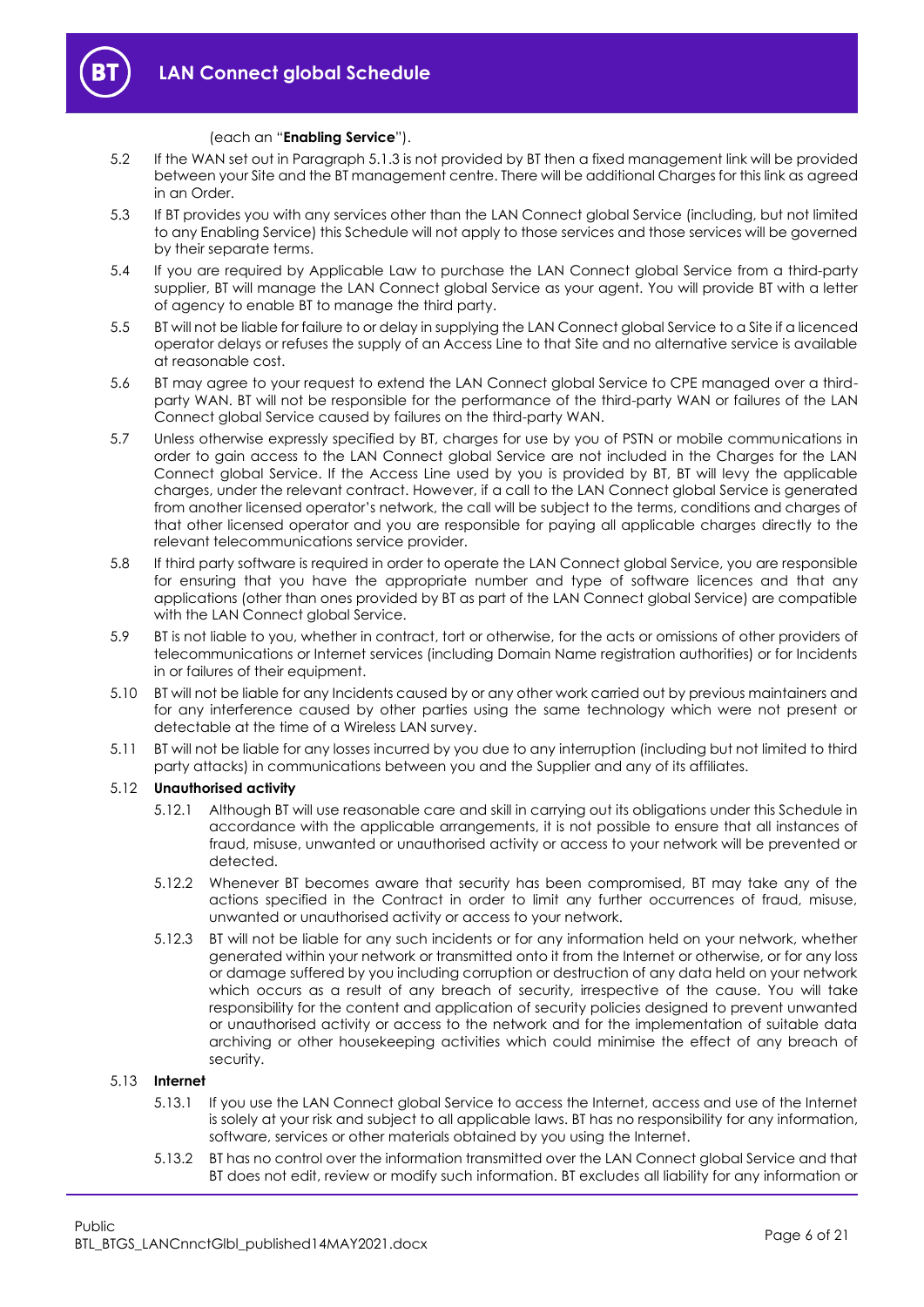

material which can be accessed using the LAN Connect global Service and for the transmission or reception of information of whatever nature. BT will not be responsible for any goods (including software) or services provided by third parties advertised, sold or otherwise made available by means of the LAN Connect global Service or on the Internet.

## <span id="page-6-0"></span>**6 Equipment**

The BT Equipment and/or Purchased Equipment will be staged before installation. Staging will normally be done at the premises of the BT installer, but may take place at your Site(s).

#### 6.1 **Use of BT Equipment and Purchased Equipment**

In relation to BT Equipment BT has the exclusive right to manage the configuration of BT Equipment, and until title in any Purchased Equipment transfers to you in accordance with Paragraph [6.2.2,](#page-7-0) you will:

- 6.1.1 keep the BT Equipment and Purchased Equipment safe and without risk to health;
- 6.1.2 only use the BT Equipment and Purchased Equipment, or allow it to be used, in accordance with any instructions or authorisation BT may give and for the purpose for which it is designed;
- 6.1.3 not move the BT Equipment or Purchased Equipment or any part of it from the Site(s) without BT's written consent and, including after title in any Purchased Equipment transfers to you in accordance with Paragraph [6.2.2](#page-7-0), you will pay BT's costs and expenses reasonably incurred as a result of the move or relocation;
- 6.1.4 not make any alterations or attachments to, or otherwise interfere with, the BT Equipment or Purchased Equipment, including after title in any Purchased Equipment transfers to you in accordance with Paragraph [6.2,](#page-6-1) nor permit any person (other than a person authorised by BT) to do so, without BT's prior written consent and, if BT gives its consent, agree that any alterations or attachments are part of the BT Equipment or Purchased Equipment;
- 6.1.5 not sell, charge, assign, transfer or dispose of or part with possession of the BT Equipment or Purchased Equipment or any part of it;
- 6.1.6 not allow any lien, encumbrance or security interest over the BT Equipment or Purchased Equipment, nor pledge the credit of BT for the repair of the BT Equipment or Purchased Equipment or otherwise;
- 6.1.7 not claim to be owner of the BT Equipment and Purchased Equipment and ensure that the owner of the Site(s) will not claim ownership of the BT Equipment or Purchased Equipment, even where the BT Equipment or Purchased Equipment is fixed to the Site(s);
- 6.1.8 obtain appropriate insurance against any damage to or theft or loss of the BT Equipment and Purchased Equipment;
- 6.1.9 in addition to any other rights that BT may have, reimburse BT for any losses, costs or liabilities arising from your use or miss-use of the BT Equipment or Purchased Equipment or where the BT Equipment or Purchased Equipment is damaged, stolen or lost, except where the loss or damage to BT Equipment or Purchased Equipment is a result of fair wear and tear or caused by BT;
- 6.1.10 ensure that the BT Equipment or Purchased Equipment appears in BT's name in your accounting books;
- 6.1.11 where there is a threatened seizure of the BT Equipment and Purchased Equipment, or an Insolvency Event applies to you, immediately provide BT with Notice so that BT may take action to repossess the BT Equipment and Purchased Equipment; and
- 6.1.12 notify any interested third parties that BT owns the BT Equipment and Purchased Equipment.

#### <span id="page-6-3"></span><span id="page-6-2"></span><span id="page-6-1"></span>6.2 **Purchased Equipment**

#### 6.2.1 **Delivery and Installation of Purchased Equipment**

- (a) You will provide BT with the name and contact details of at least one individual who is responsible for receiving the Purchased Equipment at the Site(s).
- (b) Where a Site is located within the EU, BT will dispatch any Purchased Equipment for delivery to the applicable Site as set out in any applicable Order.
- (c) Where a Site is located outside the EU:
	- (i) you will act as the importer of record, clear the Purchased Equipment through the applicable customs authority in the destination country and be liable for any import tax, duty or excise duty incurred, and, if requested by BT, provide authorisation as soon as practicable, authorising BT or BT's agent to carry out BT's obligations as shipping agent. If you cannot give BT the authorisation, you will fulfil the shipping agent obligations on BT's behalf at your own cost; and
	- (ii) subject to your compliance with Paragraph [\(i\):](#page-6-2)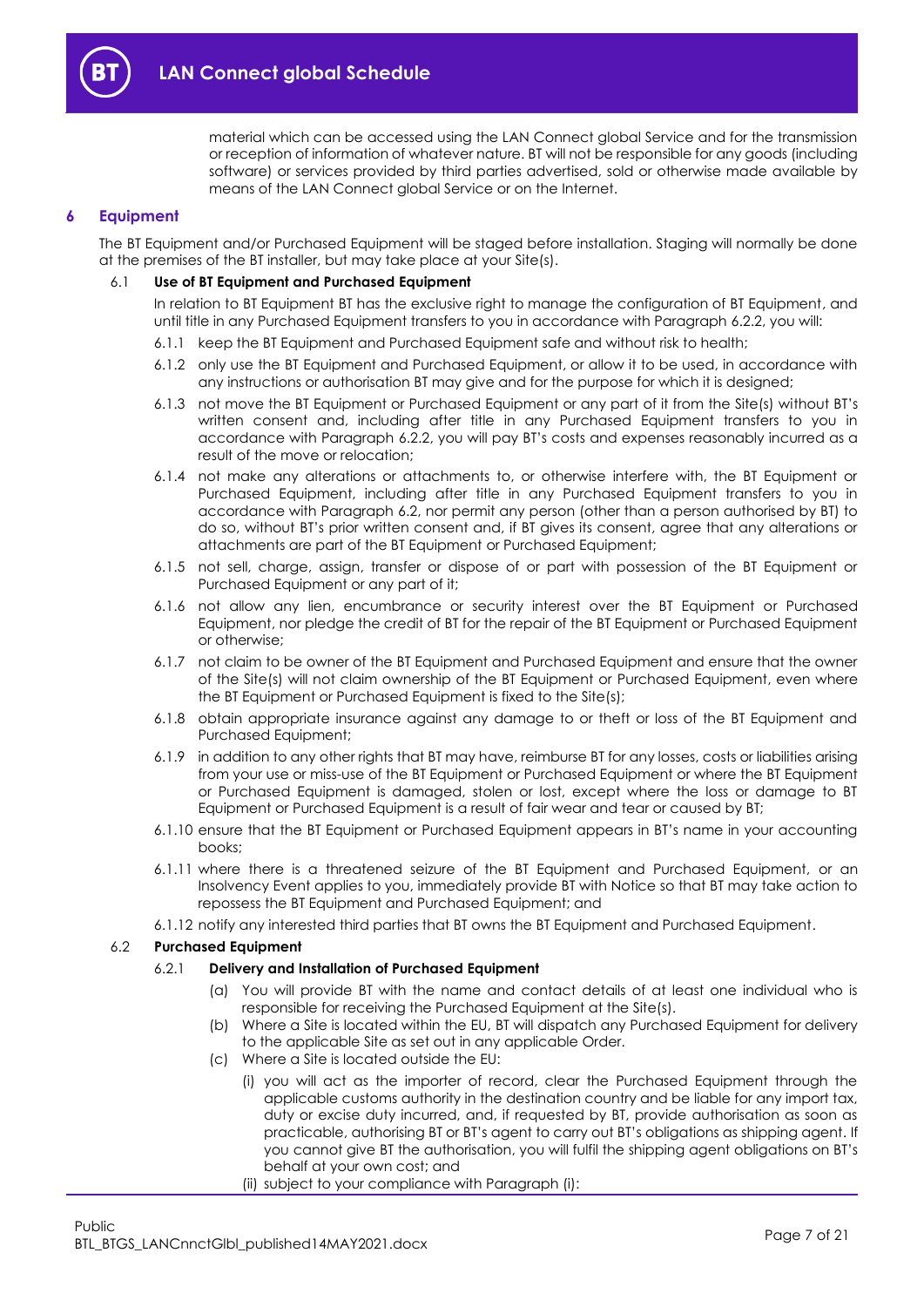- i. BT will deliver any Purchased Equipment to the applicable port of entry in the destination country in accordance with Paragrap[h \(b\);](#page-6-3) or
- ii.if agreed between both of us in any applicable Order, BT will arrange shipping services to deliver the Purchased Equipment to the final destination address (es) as set out in any applicable Order.
- (d) Where a Site is located within the EU, if agreed between both of us in any applicable Order, BT will, subject to Paragrap[h \(e\),](#page-7-1) install any Purchased Equipment at the applicable Site(s), and test Purchased Equipment to ensure that it is ready for use.
- <span id="page-7-1"></span>(e) Where a Site is located within a country in the EU other than the Territory, BT will not:
	- (i) sell you the Purchased Equipment if you are not VAT-registered in the delivery country; and
	- (ii) install the Purchased Equipment unless the Reverse Charge Mechanism applies to the services in that country.
- (f) Where a Site is located outside the EU, BT will, subject to your compliance with Paragraph [\(c\)\(i\),](#page-6-2) only sell you Purchased Equipment and not any associated installation.
- (g) In order to provide you with the Purchased Equipment and any installation services as set out in the Order, BT may transfer the provision and installation of Purchased Equipment outside the Territory to a BT Affiliate or a third party in accordance with Clause 26 of the General Terms.

#### <span id="page-7-0"></span>6.2.2 **Transfer of Title and Risk**

- (a) Where the Purchased Equipment is delivered to a Site that is located within the Territory:
	- (i) title in the Purchased Equipment (except for the Intellectual Property Rights) will pass to you when you have paid for the Purchased Equipment in full;
	- (ii) where BT delivers or installs the Purchased Equipment, risk will pass to you on delivery of the Purchased Equipment, but you will not be liable for any loss or damage that is caused by BT's negligence; and
	- (iii) where BT does not deliver or install the Purchased Equipment, risk will pass to you when you take possession of the Purchased Equipment.
- (b) Where the Purchased Equipment is delivered to a Site that is not located within the Territory:
	- (i) title in the Purchased Equipment (except for the Intellectual Property Rights) will pass to you upon dispatch from the final shipping point in the Territory (or in transit where shipped from outside the Territory); and
	- (ii) risk in the Purchased Equipment will pass to you in accordance with Incoterms® 2010 DAP, but you will not be liable for any loss or damage that is caused by BT's negligence.

#### 6.2.3 **Acceptance of Purchased Equipment**

- (a) Where a Site is located within the Territory, BT will treat the Purchased Equipment as accepted:
	- (i) where BT does not install the Purchased Equipment, when you take delivery or possession of the Purchased Equipment; and
	- (ii) where BT installs the Purchased Equipment, the Service Start Date.
- (b)Where a Site is not located within the Territory, BT will treat the Purchased Equipment as accepted on signature for the delivery at the port of entry, or at the final delivery address(es) that BT has agreed with you where BT are shipping the Purchased Equipment.

#### <span id="page-7-2"></span>6.2.4 **Warranty**

- (a) At any time following the Service Start Date (or any other period that BT advises you in a Notice), if you report to BT in accordance with Paragraph [10](#page-16-0) that there is an Incident in the Purchased Equipment due to faulty design, manufacture or materials, or BT's negligence, BT will, or will arrange for the manufacturer or other third party to, replace or (at BT's option) repair the part affected by, or causing, the Incident free of charge, unless:
	- (i) the Purchased Equipment has not been properly kept, used or maintained in accordance with the manufacturer's or BT's instructions, if any;
	- (ii) the Purchased Equipment has been modified without BT's written consent;
	- (iii) the Incident is due to damage, interference with or maintenance of Purchased Equipment by persons other than BT or a third party authorised by BT;
		- (iv) the Incident is due to faulty design by you where the Purchased Equipment has been customised or integrated into your systems to your design; or
		- (v) the Incident is due to fair wear and tear.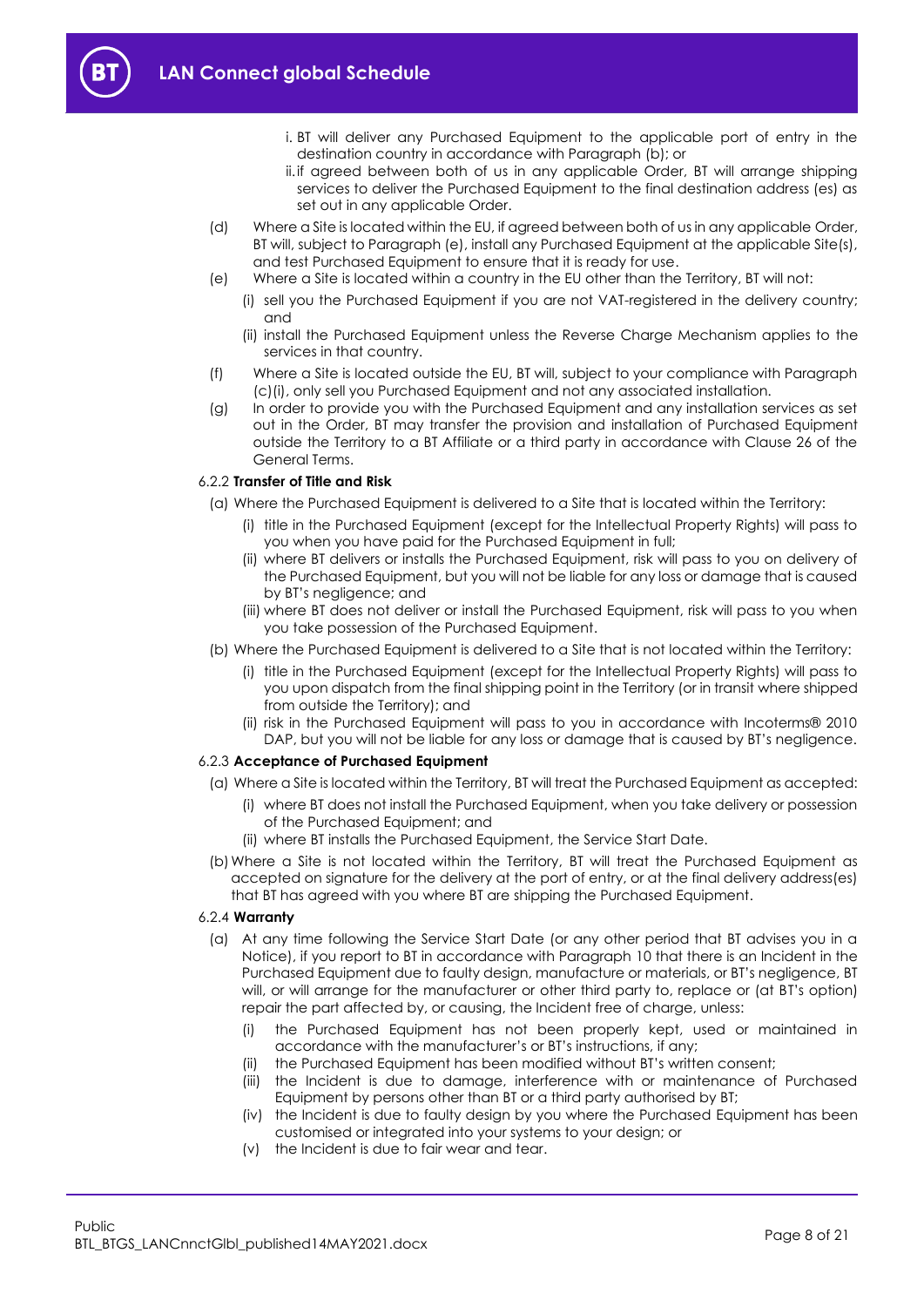

- (b) If requested by BT, you will return the Purchased Equipment affected by an Incident to BT or to the manufacturer or other third party, in accordance with BT's instructions, for repair or replacement in accordance with Paragraph [6.2.4\(a\).](#page-7-2)
- (c) BT does not warrant that the Software supplied in accordance with the Contract is free from Incidents, but BT will remedy any defects that materially impair performance (where necessary, by arrangement between both of us) within a reasonable time.

#### 6.2.5 **Security**

- (a) You will ensure the proper use of any usernames, personal identification numbers and passwords used with the Purchased Equipment, and you will take all necessary steps to ensure that they are kept confidential, secure and not made available to unauthorised persons.
- (b) BT does not guarantee the security of the Purchased Equipment against unauthorised or unlawful access or use.

#### 6.2.6 **Software Licence**

On and from the Service Start Date, or, where BT installs any Purchased Equipment, from the date of installation, you will comply with the provisions of any Software licences provided with or as part of any Purchased Equipment.

#### 6.3 **Customer Equipment (existing at the time of Order)**

- 6.3.1 If Customer Equipment is used in connection with the LAN Connect global Service and you have ordered maintenance and management services for it from BT, BT will be entitled to inspect and test the Customer Equipment at any time subject to the agreed Site access requirements. Provision of maintenance and management is subject to:
	- (a) BT and you completing a Customer Equipment inventory, which will be incorporated in the Order;
	- (b) The Customer Equipment being in good operating condition, at the appropriate release of hardware or software and compatible with any other services provided by BT;
	- (c) You paying BT's reasonable Charges to perform a CPE Maintenance acceptance test; and (d) You ordering BT Project Co-ordinator as set out in Paragraph [2.1.](#page-1-5)
- 6.3.2 A BT Project Co-ordinator will work with you to establish a project initiation document, agree lead times and plan implementation testing and commissioning activities.
- 6.3.3 The Customer Equipment at each Site will have the same level of CPE Maintenance as selected for all other relevant CPE at such Site.
- 6.3.4 BT will be given access to the Customer Equipment configurations and you will specify its configuration requirements in the Order if BT will be responsible for configuring the LAN Connect global Service.
- 6.3.5 Title and risk in any Customer Equipment will remain with you.
- 6.3.6 You will pay BT's reasonable Charges as agreed in an Order for any work that BT has to perform to repair, modify or adjust the Customer Equipment (including software upgrades and required number of licenses) which are necessary for BT to provide the LAN Connect global Service.
- 6.3.7 You will inform BT of any changes to the Customer Equipment that affect the inventory list. Such changes will be subject to review and acceptance by BT and may incur additional Charges as agreed in an Order.
- 6.3.8 You are responsible for all existing cabling and ensuring that additional applications are not installed on any servers being maintained by BT, unless previously agreed by BT in writing.
- 6.3.9 You are responsible for the accuracy of the Customer Equipment inventory. You are responsible for any costs incurred by BT for work done on any CPE not included in the Customer Equipment inventory and for correcting the inventory.

## <span id="page-8-1"></span><span id="page-8-0"></span>6.4 **WEEE Directive**

- 6.4.1 You will comply with Article 13 of the Waste Electrical and Electronic Equipment Directive 2012 ("**WEEE Directive**") for the costs of collection, treatment, recovery, recycling and environmentally sound disposal of any equipment supplied under the Contract that has become waste electrical and electronic equipment ("**WEEE**").
- 6.4.2 For the purposes of Article 13 of the WEEE Directive this Paragraph [6.4](#page-8-0) is an alternative arrangement to finance the collection, treatment, recovery, recycling and environmentally sound disposal of WEEE.
- 6.4.3 You will comply with any information recording or reporting obligations imposed by the WEEE Directive.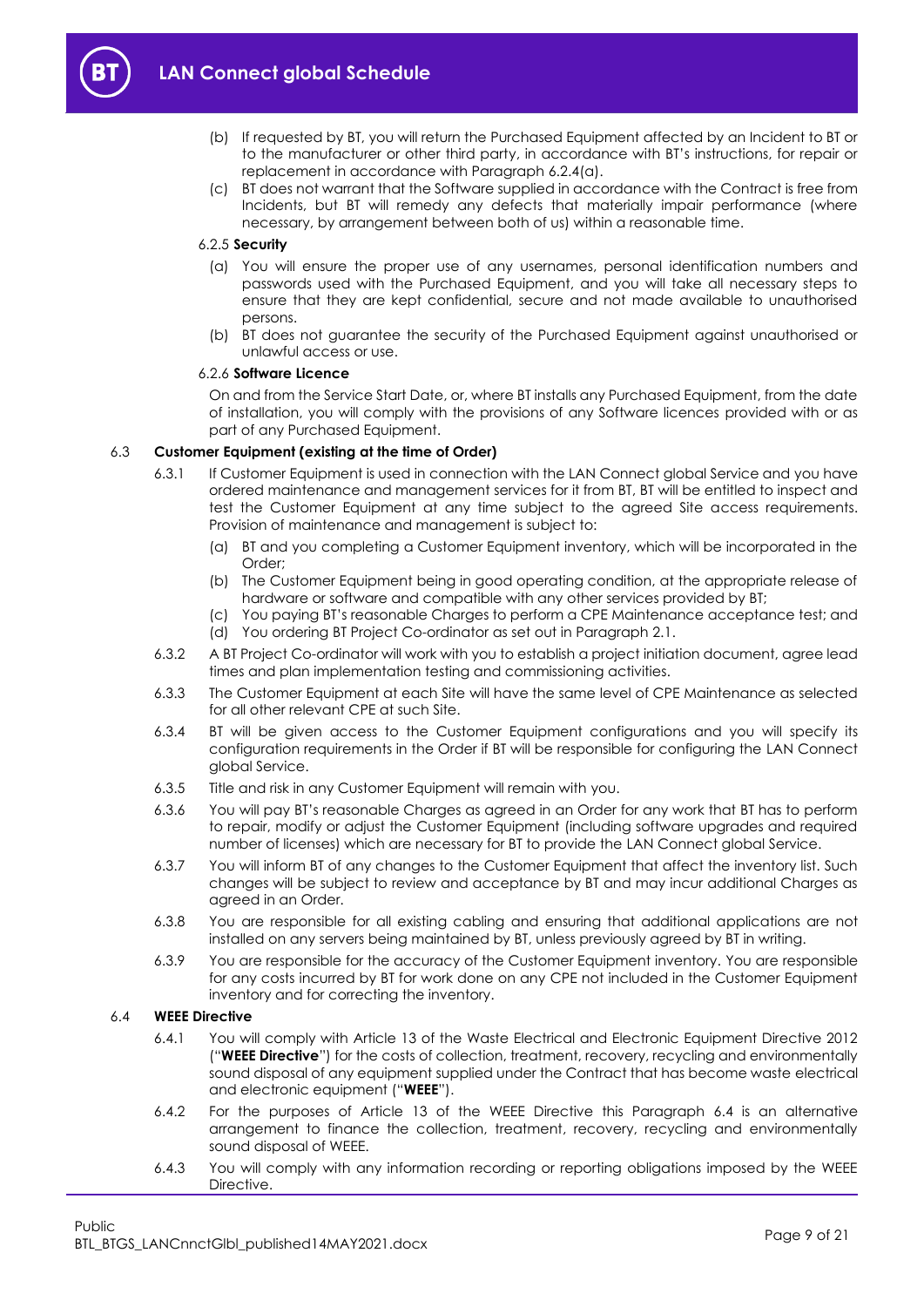

#### 6.5 **Sale of Goods**

The UN Convention on Contracts for the International Sale of Goods will not apply to the Contract.

#### 6.6 **Consumer Regulations**

Where you place an Order acting for purposes which are related to your trade, business or profession, it will be deemed a business to business transaction to which the Consumer Protection (Distance Selling) Regulations 2000 as amended by the Consumer Protection (Distance Selling) (Amendment) Regulations 2005 do not apply.

#### 6.7 **Interoperability**

BT does not make any representations, whether express or implied, about whether the Purchased Equipment will operate in combination with any other equipment or software.

#### <span id="page-9-0"></span>**7 Specific Terms**

#### 7.1 **Minimum Period of Service and Renewal Periods**

- 7.1.1Unless one of us gives Notice to the other of an intention to terminate the LAN Connect global Service at least 90 days before the end of the Minimum Period of Service or a Renewal Period, at the end of the Minimum Period of Service or Renewal Period the LAN Connect global Service will automatically extend for a Renewal Period and both of us will continue to perform each of our obligations in accordance with the Contract.
- 7.1.2 If either of us gives Notice to the other of an intention to terminate the LAN Connect global Service, BT will cease delivering the LAN Connect global Service at the time of 23:59 on the last day of the Minimum Period of Service or subsequent Renewal Period.
- <span id="page-9-4"></span>7.1.3 BT may propose changes to this Schedule or the Charges (or both) by giving you Notice at least 90 days prior to the end of the Minimum Period of Service and each Renewal Period ("**Notice to Amend**").
- <span id="page-9-1"></span>7.1.4Within 21 days of any Notice to Amend, you will provide BT Notice:
	- (a) agreeing to the changes BT proposed, in which case those changes will apply from the beginning of the following Renewal Period;
	- (b) requesting revisions to the changes BT proposed, in which case both of us will enter into good faith negotiations for the remainder of that Minimum Period of Service or Renewal Period, as applicable, and, if agreement is reached, the agreed changes will apply from the beginning of the following Renewal Period; or
	- (c) terminating the Contract at the end of the Minimum Period of Service or Renewal Period, as applicable.
- <span id="page-9-2"></span>7.1.5 If we have not reached agreement in accordance with Paragraph [7.1.4\(b\)](#page-9-1) by the end of the Minimum Period of Service or the Renewal Period, the terms of this Schedule will continue to apply from the beginning of the following Renewal Period unless you give Notice in accordance with Paragraph [7.1.4\(c\)](#page-9-2) or BT may give Notice of termination, in which case BT will cease delivering the LAN Connect global Service at the time of 23:59 on the last day of the Minimum Period of Service or subsequent Renewal Period as applicable.
- 7.1.6 BT may make changes to this Schedule or the Charges to ensure compliance with Applicable Law. Where you do not agree to the change you can terminate the LAN Connect global Service in accordance with Clause 17 of the General Terms.

### 7.2 **Customer Committed Date**

- 7.2.1 If you request a change to the LAN Connect global Service or any part of the LAN Connect global Service, then BT may revise the Customer Committed Date to accommodate that change.
- 7.2.2 BT may expedite delivery of the LAN Connect global Service for operational reasons or in response to a request from you, but this will not revise the Customer Committed Date.

## <span id="page-9-3"></span>7.3 **Service Transition**

- 7.3.1 If you are transitioning your existing services to BT, you will provide any information or access BT reasonably requests within a reasonable period of time, including:
	- (a) an inventory list with information relating to each device to be transitioned with relevant specifications, including:
		- (i) the location of the device;
		- (ii) software licence information;
		- (iii) network diagrams;
		- (iv) device name and IP addressing; and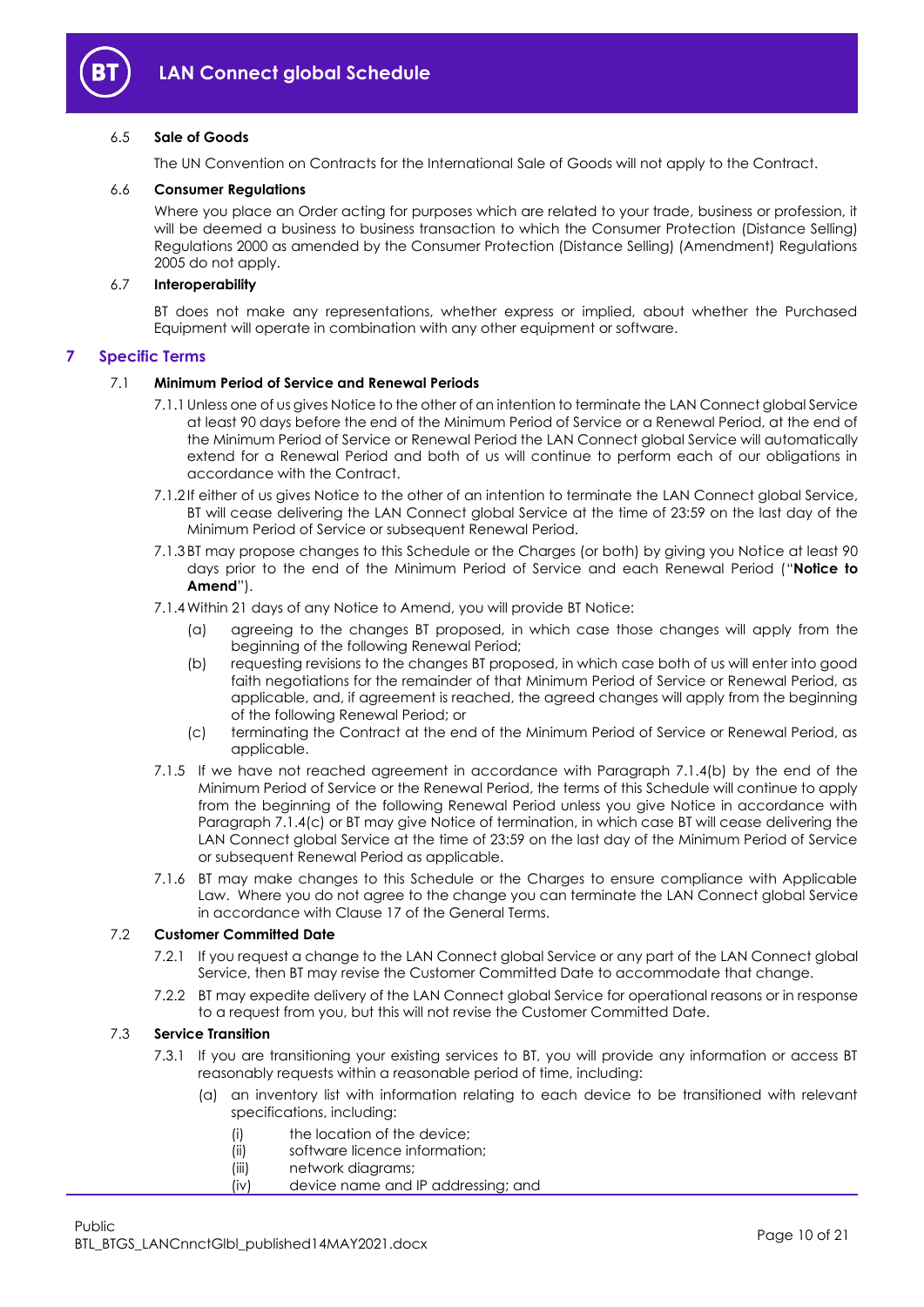

- (v) details of any third-party contracts, service level agreements and equipment;
- (b) access to your devices at least 10 Business Days prior to the Service Start Date; and
- (c) copies of relevant extracts of your supplier support contracts for the devices that are the subject of the service being transitioned. BT will assume that the existing service level agreements with the relevant supplier remain the same as set out in the copies provided to BT, unless you provide BT Notice.
- 7.3.2 Any changes to the inventory provided in accordance with Paragraph [7.3.1\(a\)](#page-9-3) will be made in writing and:
	- (a) may cause delay to the transition of your service or the Service Start Date; and
	- (b) may result in a change to the Charges to reflect the revised scope of the LAN Connect global Service.
- 7.3.3 You will provide reasonable technical support before and after the Service Start Date.

#### 7.4 **Access to Emergency Services**

- 7.4.1 If BT is providing IP Telephony service BT will provide the ability for Users to call the emergency services by dialling "**999**" or "**112**" but BT will not provide caller location information and you will make alternative arrangements for Users, including the maintenance of a fixed telephone number.
- 7.4.2 If BT is providing IP Telephony service BT will not guarantee your ability to use the IP Telephony service to make emergency calls at all times, including where:
	- (a) there is a failure of mains power or Access Line;
	- (b) you are accessing the IP Telephony service from a mobile device and are not using the mobile network; or
	- (c) BT has suspended or interrupted the IP Telephony service for any reason, including Maintenance, and,
	- therefore, BT recommends that you consider an alternative means to support emergency calls.
- 7.4.3 Where you request, and BT moves, a telephone number from one Site to another, there may be a delay in updates to caller location information held by the emergency services and until the emergency services receive any updated location information, the location information held by the emergency services will be the address of the Site before the number was moved.

#### <span id="page-10-1"></span><span id="page-10-0"></span>7.5 **EULAs**

- 7.5.1 BT will only provide the LAN Connect global Service if you have entered into the end user licence agreement with the Supplier in the form set out at the web addresses below:-
	- (a) <http://www.cisco.com/go/eula> ("**Cisco EULA**"); and
	- (b) <http://www.cisco.com/web/products/seula/meraki-seula.pdf> ("**Meraki EULA**")

as both may be amended or supplemented from time to time by the Supplier ("**EULAs**").

- 7.5.2 You will observe and comply with the EULAs for all any use of the applicable Software.
- 7.5.3 In addition to what it says in Clause 15 of the General Terms, if you do not comply with the EULAs, BT may restrict or suspend the LAN Connect global Service upon reasonable Notice, and:
	- (a) you will continue to pay the Charges for the LAN Connect global Service until the end of the Minimum period of Service; and
	- (b) BT may charge a re-installation fee to re-start the LAN Connect global Service.
- 7.5.4 You will enter into the EULAs for your own benefit and the rights, obligations, acknowledgements, undertakings, warranties and indemnities granted in accordance with the EULAs are between you and the Supplier and you will deal with the Supplier in respect of any loss or damage suffered by either of you as such loss or damage will not be enforceable against BT.
- 7.5.5 Where the EULAs are presented in a 'click to accept' function and you require BT to configure or install Software on your behalf, BT will do so as your agent and bind you to the EULAs.

#### 7.6 **IP Addresses**

- 7.6.1 Except for IP Addresses expressly registered in your name, all IP Addresses made available with the LAN Connect global Service will at all times remain BT's property or the property of BT's suppliers and are non-transferable.
- 7.6.2 All of your rights to use IP Addresses will cease on termination or expiration of the LAN Connect global Service.

#### 7.7 **Invoicing**

7.7.1 Unless set out otherwise in any applicable Order, BT will invoice you for the following Charges in the amounts set out in any applicable Order: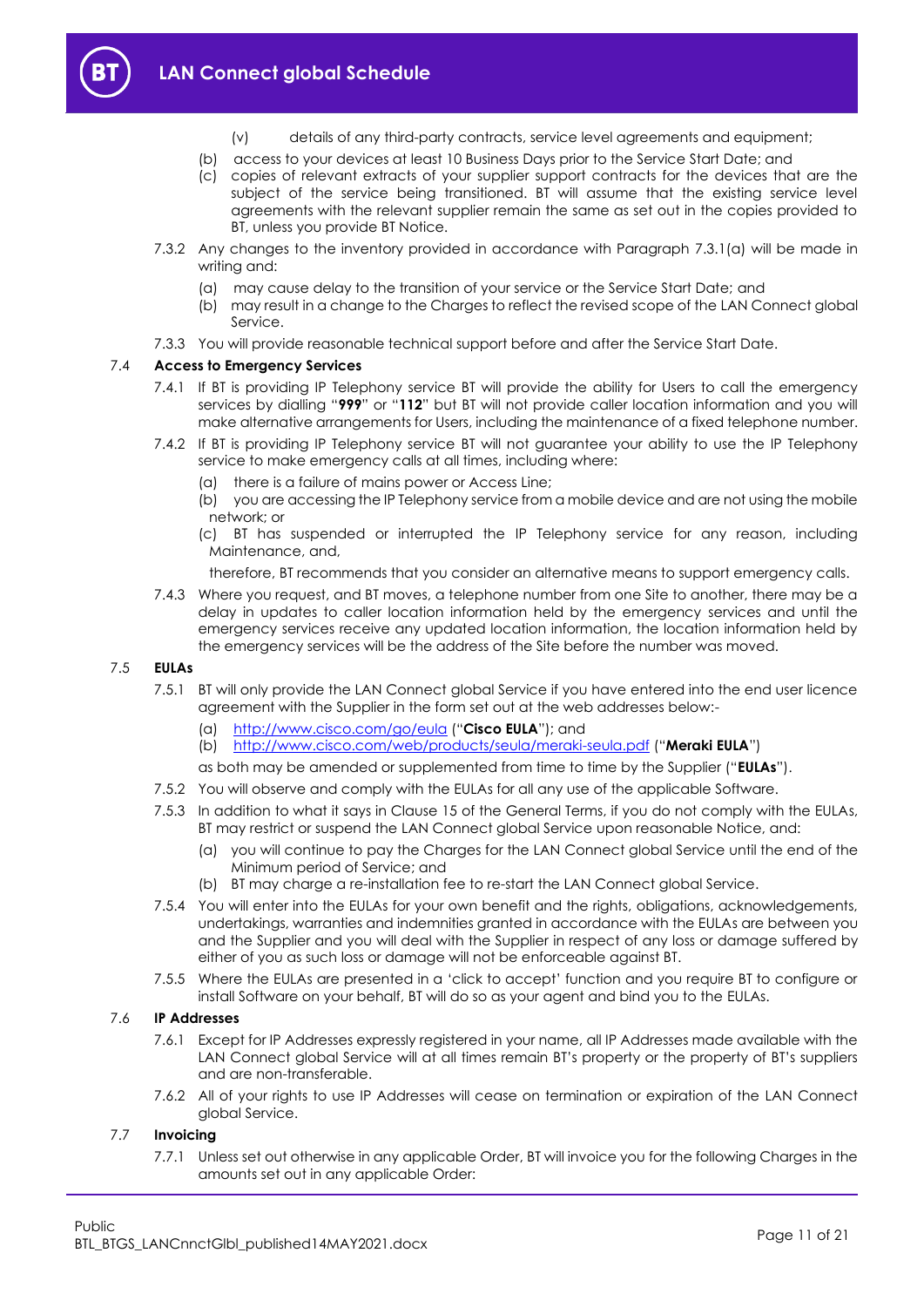



- (a) Installation Charges, on the Service Start Date, or where the installation period is estimated to be longer than one month, monthly in arrears starting from when you place an Order until the Service Start Date;
- (b) Recurring Charges, except Usage Charges, monthly in advance on the first day of the relevant month and for any period where the LAN Connect global Service is provided for less than one month, the Recurring Charges will be calculated on a daily basis;
- (c) Usage Charges, monthly in arrears on the first day of the relevant month, calculated at the then current rates;
- (d) any Charges for any Purchased Equipment from the Service Start Date, and those Charges that will apply from the date you take delivery or possession of that Purchased Equipment;
- (e) Professional Services Charges:
- (f) De-installation Charges within 60 days of de-installation of the LAN Connect global Service; and
- (g) any Termination Charges incurred in accordance with Paragraph [7.8](#page-11-0) upon termination of the relevant Service.
- 7.7.2 BT may invoice you for any of the following Charges in addition to those set out in any applicable Order:
	- (a) Charges for investigating Incidents that you report to BT where BT finds no Incident or that the Incident is caused by something for which BT is not responsible under the Contract;
	- (b) Charges for commissioning the LAN Connect global Service in accordance with Paragraph [8.2](#page-12-2) outside of Business Hours;
	- (c) Charges for expediting provision of the LAN Connect global Service at your request after BT has informed you of the Customer Committed Date;
	- (d) Restoring the LAN Connect global Service if it has been suspended; and
	- (e) any other Charges as set out in any applicable Order or as otherwise agreed between both of us.

## <span id="page-11-0"></span>7.8 **Cancellation and Termination Charges**

## 7.8.1 **Cancellation Charges**

For the purposes of Clause 16 of the General Terms, if you cancel an Order, or part of it, any time before the Service Start Date you will pay BT the Cancellation Charges as set out below:

(a) any charges incurred at any Sites for any work performed, money spent, or commitments entered into to meet your requirements up to and including the time of such cancellation and for any expenses incurred in removal from the Site of CPE. BT may review the Charges for the LAN Connect global Service to the remaining Sites, from the Service Start Date for each Site.

#### <span id="page-11-1"></span>7.8.2 **Termination Charges**

If you terminate the Contract or the LAN Connect global Service for convenience in accordance with Clause 17 of the General Terms you will pay BT:

- (a) all outstanding Charges or payments due and payable under the Contract;
- (b) any applicable outstanding connection or maintenance Charges;
- (c) De-installation Charges;
- (d) any charges reasonably incurred by BT from a supplier as a result of the early termination of the LAN Connect global Service e.g. any maintenance of equipment provided by a supplier;
- (e) any remaining charges outstanding with regard to BT Equipment; and
- (f) any other Charges as set out in any applicable Order.
- 7.8.3 In addition to the Charges set out at Paragraph [7.8.2](#page-11-1) above, if you terminate during the Minimum Period of Service or any Renewal Period, you will pay BT Termination Charges, as compensation, equal to:
	- (a) where the LAN Connect global Service is terminated during the first 12 months of the Minimum Period of Service, 100 per cent of the Recurring Charges per Site for any remaining months of the first 12 months of the Minimum Period of Service;
	- (b) 20 per cent of the Recurring Charges per Site for the remaining months of the Minimum Period of Service or the Renewal Period; and
	- (c) any waived Installation Charges per Site.
- 7.8.4 BT will refund to you any money you have paid in advance after deducting any Charges or other payments due to BT under the Contract.

## 7.9 **Amendments to the General Terms**

- 7.9.1 A new Clause 15.1.5 is included as follows:
	- 'if a Supplier removes or alters any Service, for such period as may be required by the Supplier'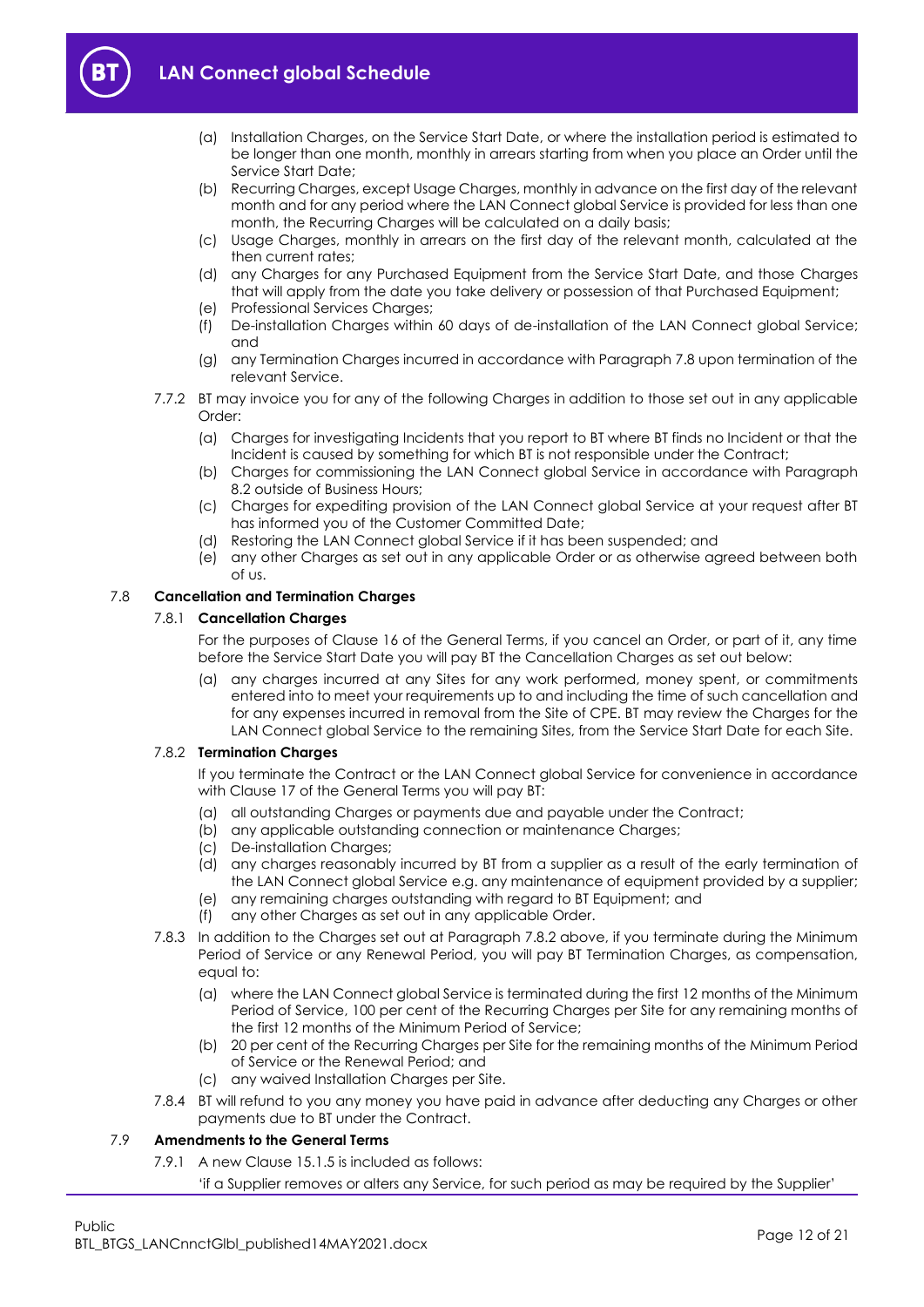



- '15.3 If BT decides to restrict or suspend a Service for any of the above reasons, it will let you know beforehand as soon as it reasonably can, except where such restriction or suspension is as a result of Clause 15.1.5 in which case such notification may not be possible before it occurs.'
- 7.9.3 A new Clause 19.3 is included as follows:

'Neither of us will be liable for any delay or failure to perform any obligation in the Contract where the delay or failure is a result of a Force Majeure Event'.

- 7.9.4 The wording in Clause 26.1 of the General Terms is deleted and replaced with the following:
	- '26.1 Subject to Clause 26.7, either of us may assign the benefit of the Contract to an Affiliate by giving the other Notice, but if either of us chooses to assign the benefit of the Contract to an entity that is not an Affiliate, they need to get the other's permission in writing beforehand.'
- 7.9.5 The wording in Clause 26.6 of the General Terms is deleted and replaced with the following:
	- '26.6 Subject to Clause 26.7, either of us can assign or transfer our right to collect payments, receivables or other assets arising as a result of the Contract.'
- 7.9.6 A new Clause 26.7 is included as follows:

'You may not assign or transfer any of your interests, rights, or obligations under the Contract, including by written agreement, merger, consolidation, divestiture, operation of law, or otherwise, except with BT's prior written consent.'

## <span id="page-12-0"></span>**Part B – Service Delivery and Management**

#### <span id="page-12-1"></span>**8 BT's Obligations**

#### 8.1 **Service Delivery**

Before the Service Start Date and, where applicable, throughout the provision of the LAN Connect global Service, BT will:

- 8.1.1 provide you with contact details for the Service Desk; and
- 8.1.2 comply with all reasonable health and safety rules and regulations and reasonable security requirements that apply at the Site(s) and that you have notified to BT in writing, but BT will not be liable if, as a result of any such compliance, BT is in breach of any of its obligations under this Contract.

#### <span id="page-12-2"></span>8.2 **Commissioning of the Service**

Before the Service Start Date, BT will:

- 8.2.1 configure the LAN Connect global Service;
- 8.2.2 conduct a series of standard tests on the LAN Connect global Service to ensure that it is configured correctly;
- 8.2.3 connect the LAN Connect global Service to each Enabling Service; and
- 8.2.4 on the date that BT has completed the activities in this Paragraph [8.2,](#page-12-2) confirm to you the Service Start Date.

#### 8.3 **During Operation**

On and from the Service Start Date, BT:

- 8.3.1 will respond and use reasonable endeavours to remedy an Incident without undue delay and in accordance with the Service Levels in Part C of the Contract if BT detects or if you report an Incident on the BT Network;
- 8.3.2 will maintain a web portal and server to provide you with online access to performance reports;
- 8.3.3 may carry out Maintenance from time to time and will use reasonable endeavours to inform you:
	- (a) at least five Business Days before any Planned Maintenance on the LAN Connect global Service, the BT Network, BT Equipment or Purchased Equipment, however, BT may inform you with less notice than normal where Maintenance is required in an emergency; or
	- (b) without undue delay for scheduled Access Line maintenance by the relevant supplier;
- 8.3.4 may, in the event of a security breach affecting the LAN Connect global Service, require you to change any or all of your passwords;

#### 8.4 **The End of the Service**

On termination of the LAN Connect global Service by either of us, BT: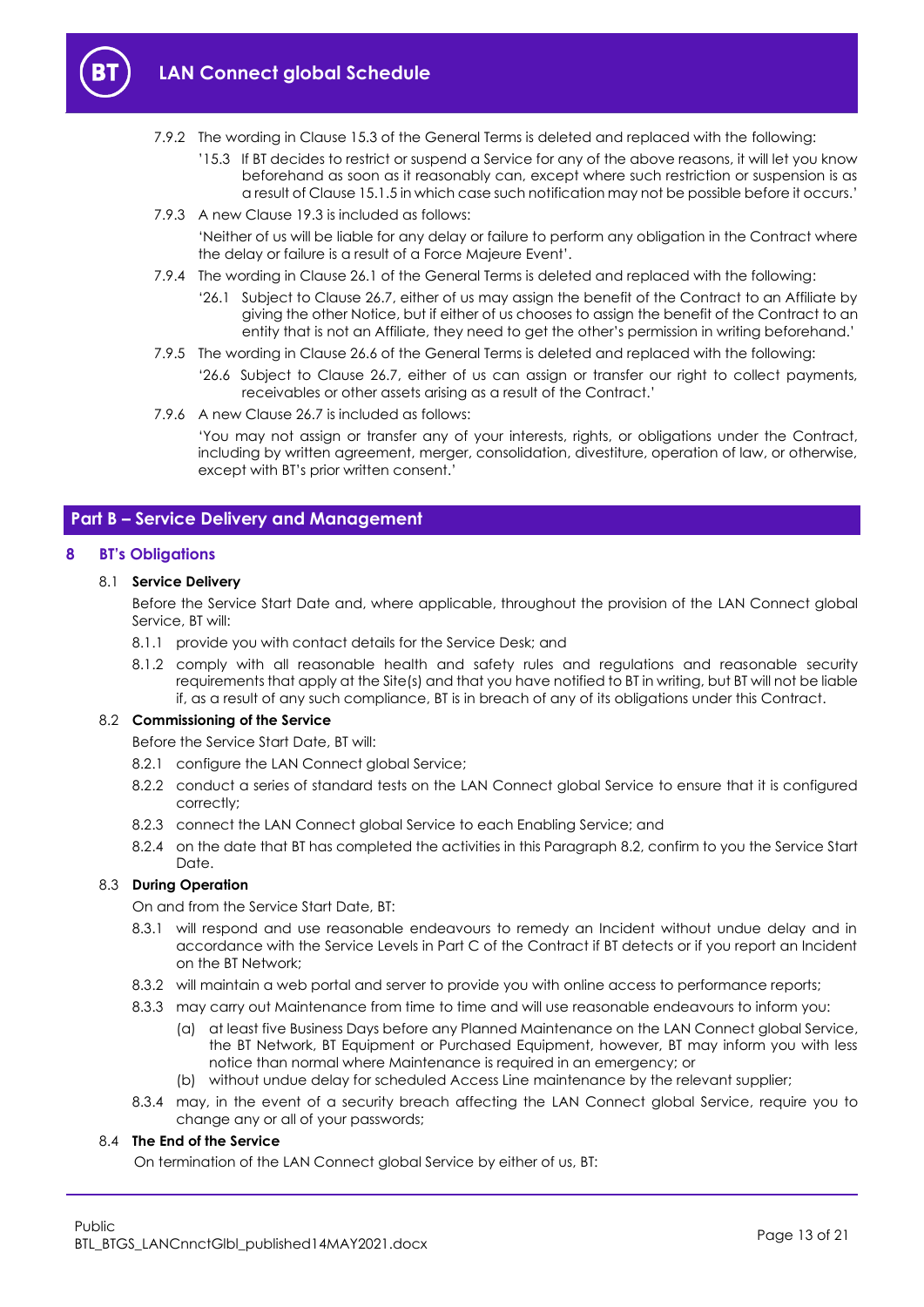

- 8.4.1 will provide configuration information relating to the LAN Connect global Service provided at the Site(s) in a format that BT reasonably specifies;
- 8.4.2 may disconnect and remove any BT Equipment located at the Site(s); and
- 8.4.3 may delete any Content.

## <span id="page-13-0"></span>**9 Your Obligations**

#### 9.1 **General**

- 9.1.1 The Customer Contact will have the authority to make requests or agree proposals for changes to the LAN Connect global Service, including withdrawal or suspension of access to the LAN Connect global Service by Users. The Customer Contact will represent you and reach agreements on your behalf at all meetings with BT.
- 9.1.2 You will specify in the Order a contact person at each Site whom BT can contact during implementation any repair of Service.
- 9.1.3 Delivery of the LAN Connect global Service is dependent on you providing a complete and up to date description/inventory of the applicable LAN infrastructure or CPE. If you cannot provide this, then BT will provide consultancy services (at an additional Charge to be agreed in an Order) in order to obtain the information.
- 9.1.4 You are responsible for the provision, installation, configuration, operation, monitoring and maintenance of equipment and cables connected to the LAN Connect global Service but not provided by BT. This includes any equipment you require to perform its own network management, if management is not being provided by BT. BT does not make any undertaking regarding the interoperability of such equipment and cables with any CPE or LAN Connect global Service supplied by BT.
- 9.1.5 Unless you have ordered Configuration Management, you are responsible for
	- (a) devising any IP addresses required for network management of the LAN (including IP Telephony); and
	- (b) using the appropriate software to back-up, store, archive and maintain all configurations.
- 9.1.6 You will be responsible for ensuring the compatibility of any applications you wish to use with the LAN Connect global Service, except applications that are provided by BT.
- 9.1.7 Any proposed change to the location of CPE requires BT's consent and may require a Site survey. Any re-location of CPE and associated Site survey will incur additional Charges as agreed in an Order.
- 9.1.8 Unless otherwise agreed in writing, you are responsible for maintaining a copy of the latest CPE configuration to enable reloading in the event of hardware failure.
- 9.1.9 You grant BT authority to undertake all necessary data verification exercises including but not limited to the review of information contained on any BT system, reasonably required to support any changes to the LAN Connect global Service.
- 9.1.10 Following a Wireless LAN Site survey, any change to the accommodation layout that may occur on the Site or in the surrounding area may affect the transmission of the electromagnetic waves used by the Wireless LAN, and BT has no liability for any failure to provide, maintain or repair Service which results from the change.
- 9.1.11 You agree to co-operate in diagnosing Incidents by carrying out any diagnostic and test routines requested by BT or included in the manufacturer's instructions and allowing BT to carry out remote diagnostic tests where appropriate.

### 9.2 **Service Delivery**

Before the Service Start Date and, where applicable, throughout the provision of the LAN Connect global Service, you will:

- 9.2.1 provide BT with access to any Site(s) during Business Hours, or as otherwise agreed, to enable BT to set up, deliver and manage the LAN Connect global Service;
- 9.2.2 provide BT with Notice of any health and safety rules and regulations and security requirements that apply at the Site(s);
- <span id="page-13-1"></span>9.2.3 in jurisdictions where an employer is legally required to make a disclosure to its Users and other employees:
	- (a) inform your Users that as part of the LAN Connect global Service being delivered by BT, BT may monitor and report to you the use of any targeted applications by them;
	- (b) ensure that your Users have consented or are deemed to have consented to monitoring and reporting (if consent is legally required); and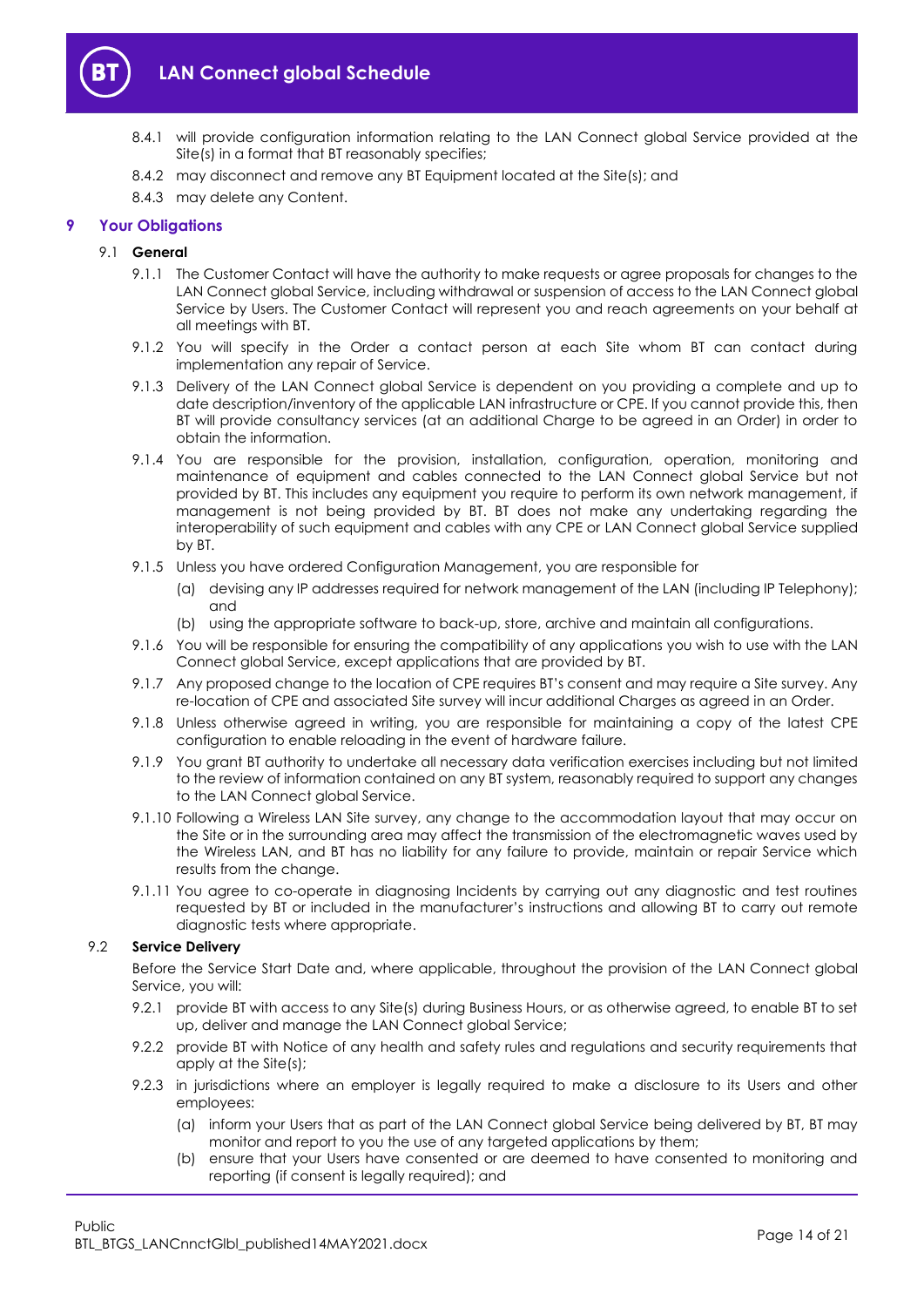



- (c) agree that BT will not be liable for any failure by you to comply with this Paragraph [9.2.3,](#page-13-1) you will be liable to BT for any Claims, losses, costs or liabilities incurred or suffered by BT due to your failure to comply with this Paragrap[h 9.2.3.](#page-13-1)
- 9.2.4 ensure that the LAN or WAN protocols and applications you use are compatible with the LAN Connect global Service;
- 9.2.5 prepare and maintain the Site(s) for the installation of BT Equipment and Purchased Equipment and supply of the LAN Connect global Service, including:
	- (a) providing a suitable and safe operational environment for any BT Equipment or Purchased Equipment including all necessary trunking, conduits, cable trays, and telecommunications connection points in accordance with BT's reasonable instructions and applicable installation standards;
	- (b) take up or remove any fitted or fixed floor coverings, ceiling tiles and partition covers or provide any openings in buildings required to connect BT Equipment or Purchased Equipment to appropriate telecommunications facilities in time to allow BT to undertake any necessary installation or maintenance services;
	- (c) providing all relevant patch leads for connection to the LAN Connect global Service. BT will not be responsible for the condition or compatibility of the leads;
	- (d) disposing of any packaging;
	- (e) carry out any work that may be required after installation to make good any cosmetic damage caused during installation or maintenance;
	- (f) provide a secure, continuous power supply at the Site(s) for the operation and maintenance of the LAN Connect global Service, BT Equipment or Purchased Equipment at such points and with such connections as BT specifies, and, in order to mitigate any interruption to the LAN Connect global Service resulting from failure in the principal power supply, provide back-up power with sufficient capacity to conform to the standby requirements of the applicable standards; and
	- (g) provide internal cabling between the BT Equipment and any Customer Equipment, as appropriate (including PBX).

#### 9.3 **During Operation**

On and from the Service Start Date, you will:

- 9.3.1 ensure that Users report Incidents to the Customer Contact and not to the Service Desk;
- 9.3.2 ensure that the Customer Contact will take Incident reports from Users and pass these to the Service Desk using the reporting procedures agreed between both of us, and is available for all subsequent Incident management communications;
- 9.3.3 monitor and maintain any Customer Equipment connected to the LAN Connect global Service or used in connection with a LAN Connect global Service;
- 9.3.4 ensure that any Customer Equipment that is connected to the LAN Connect global Service or that you use, directly or indirectly, in relation to the LAN Connect global Service is:
	- (a) connected using the applicable BT Network termination point, unless you have BT's permission to connect by another means;
	- (b) adequately protected against viruses and other breaches of security;
	- (c) technically compatible with the LAN Connect global Service and will not harm or damage BT Equipment, the BT Network, or any of BT's suppliers' or subcontractors' network or equipment; and
	- (d) approved and used in accordance with relevant instructions, standards and Applicable Law and any safety and security procedures applicable to the use of that Customer Equipment;
- 9.3.5 immediately disconnect any Customer Equipment, or advise BT to do so at your expense, where Customer Equipment:
	- (a) does not meet any relevant instructions, standards or Applicable Law; or
	- (b) contains or creates material that is in breach of the Acceptable Use Policy and you are contacted by BT about the material,

and redress the issues with the Customer Equipment prior to reconnection to the LAN Connect global Service;

- 9.3.6 distribute, manage and maintain access profiles, passwords and other systems administration information relating to the control of Users' access to the LAN Connect global Service;
- 9.3.7 maintain a written list of current Users and provide a copy of the list to BT within five Business Days following BT's written request at any time;
- 9.3.8 ensure the security and proper use of all valid User access profiles, passwords and other systems administration information used in connection with the LAN Connect global Service and: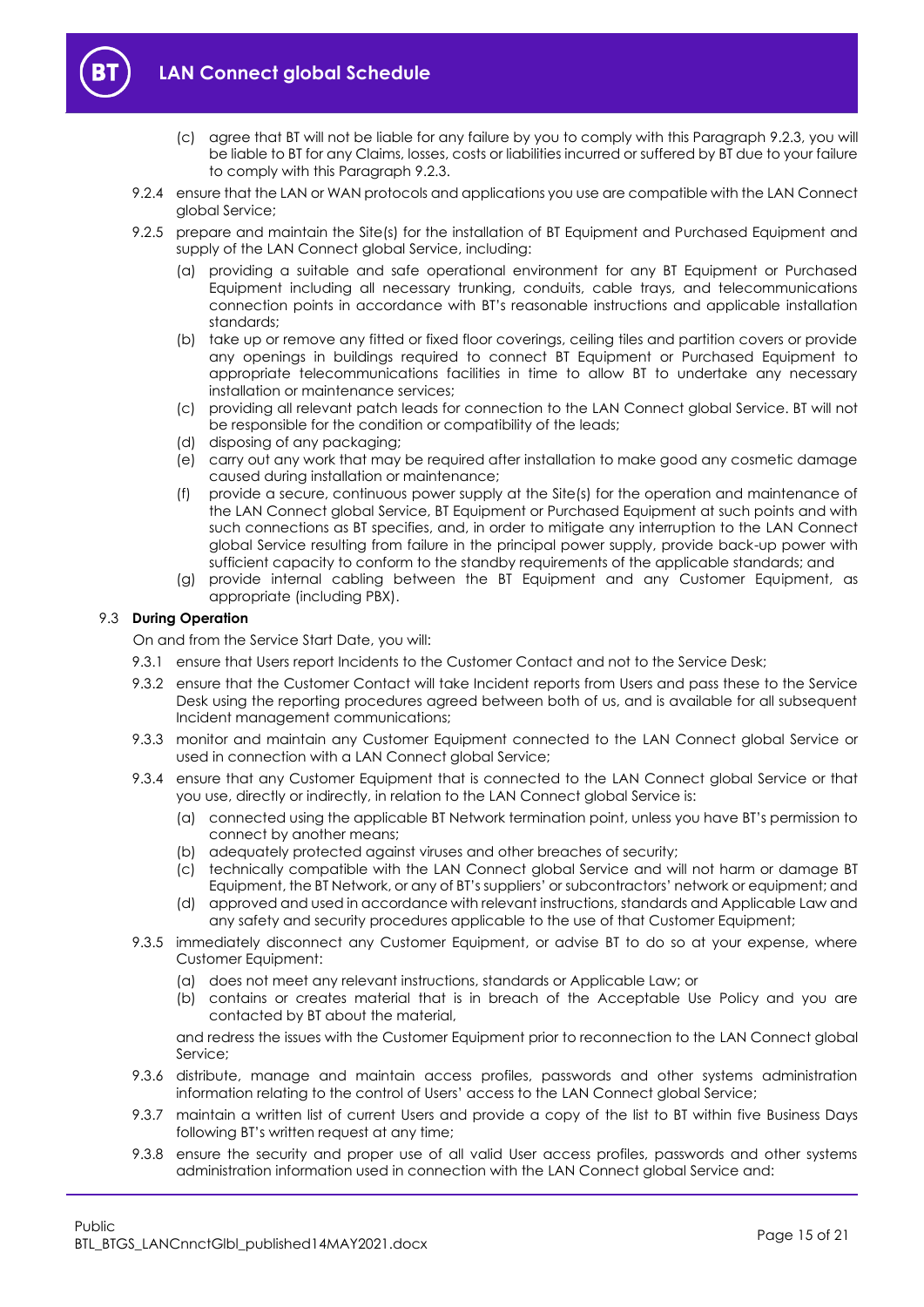



- (a) immediately terminate access for any person who is no longer a User;
- (b) inform BT immediately if a User's ID or password has, or is likely to, become known to an unauthorised person, or is being or may be used in an unauthorised way;
- (c) take all reasonable steps to prevent unauthorised access to the LAN Connect global Service;
- (d) satisfy BT's security checks if a password is lost or forgotten; and
- (e) change any or all passwords or other systems administration information used in connection with the LAN Connect global Service if BT requests you to do so in order to ensure the security or integrity of the LAN Connect global Service.
- 9.3.9 ensure that the maximum number of Users will not exceed the permitted number of User identities as set out in any applicable Order;
- 9.3.10 not allow any User specific subscription to be used by more than one individual User unless it has been reassigned in its entirety to another individual User, in which case you will ensure the prior User will no longer have any right to access or use the LAN Connect global Service; and
- 9.3.11 inform BT within five Business Days if the number of Users increases by more than 5 per cent from the number of Users as set out in any applicable Order and, in these circumstances, or if BT can demonstrate by management reports that the number of Users exceeds that limit, BT may increase the Charges proportionately.

#### 9.4 **Voice Specific Customer Responsibilities**

- 9.4.1 You are responsible for:
	- (a) integration of features and functionality of the BT provided IP Telephony service with any solution that is not provided by BT. BT may charge for any necessary integration work it does;
	- (b) installation and maintenance of any softphone or wireless phone provided by BT as part of the LAN Connect global Service;
	- (c) providing and maintaining, if applicable, your own application environment; and
	- (d) maintenance of any anti-virus or other security software applicable to the LAN Connect global Service loaded, including new software updates and patches.
- 9.4.2 In addition to your responsibilities set out in [9.5.1,](#page-15-0) if BT is providing IP Telephony service across a WAN and/or LAN that is not maintained by BT then you are responsible for:
	- (a) design, configuration, implementation, maintenance and support of the WAN or LAN;
	- (b) ensuring that the WAN or LAN can carry real time-sensitive traffic;
	- (c) maintaining end to end integrity of the WAN or LAN solution and instructing the WAN and/or LAN service provider(s) to work with BT to ensure end to end voice quality; and
	- (d) ensuring that its WAN or LAN solution integrates with the BT provided IP Telephony service, and any other element of the solution that is not provided by BT.

#### <span id="page-15-0"></span>9.5 **LAN Specific Customer Responsibilities**

- 9.5.1 If BT is providing a LAN, but not the associated WAN then you are responsible for:
	- (a) design, configuration, implementation, maintenance and support of the WAN;
	- (b) integration of features and functionality between the BT provided LAN Connect global Service and the WAN; and
	- (c) ensuring that the WAN solution integrates with the BT provided LAN and any other element of the solution not provided by BT. BT may charge for any necessary integration work it does.

#### 9.6 **CPE Customer Responsibilities**

- 9.6.1 You are responsible for ensuring the Customer Equipment provided is suitable for its needs and compatible with the LAN Connect global Service.
	- (a) Unless otherwise expressly permitted by BT, you agree that all equipment such as routers, modems, terminal adapters or other devices by means of which a connection can be made between your WAN or LAN or both, will constitute Customer Equipment and be subject to maintenance by BT in accordance with the requirements as set out in the Order.
	- (b) If Software is supplied under this Schedule, you will retain and store the Software for future use by BT.
	- (c) You will provide suitable racking to house the CPE and will ensure that all areas containing permanently installed CPE are maintained in a clean condition.
	- (d) You will not stack any equipment or materials on top of the CPE and will ensure it is properly ventilated at all times. You will ensure that there is a reasonable working area around the CPE.
	- (e) You will operate the CPE in accordance with any instructions issued by its manufacturer or by BT and will not repair, adjust or modify it without BT's prior written consent. However, you may make configuration changes in accordance with the procedure and parameters set out in any documentation applicable to the CPE and will keep BT informed of any such changes.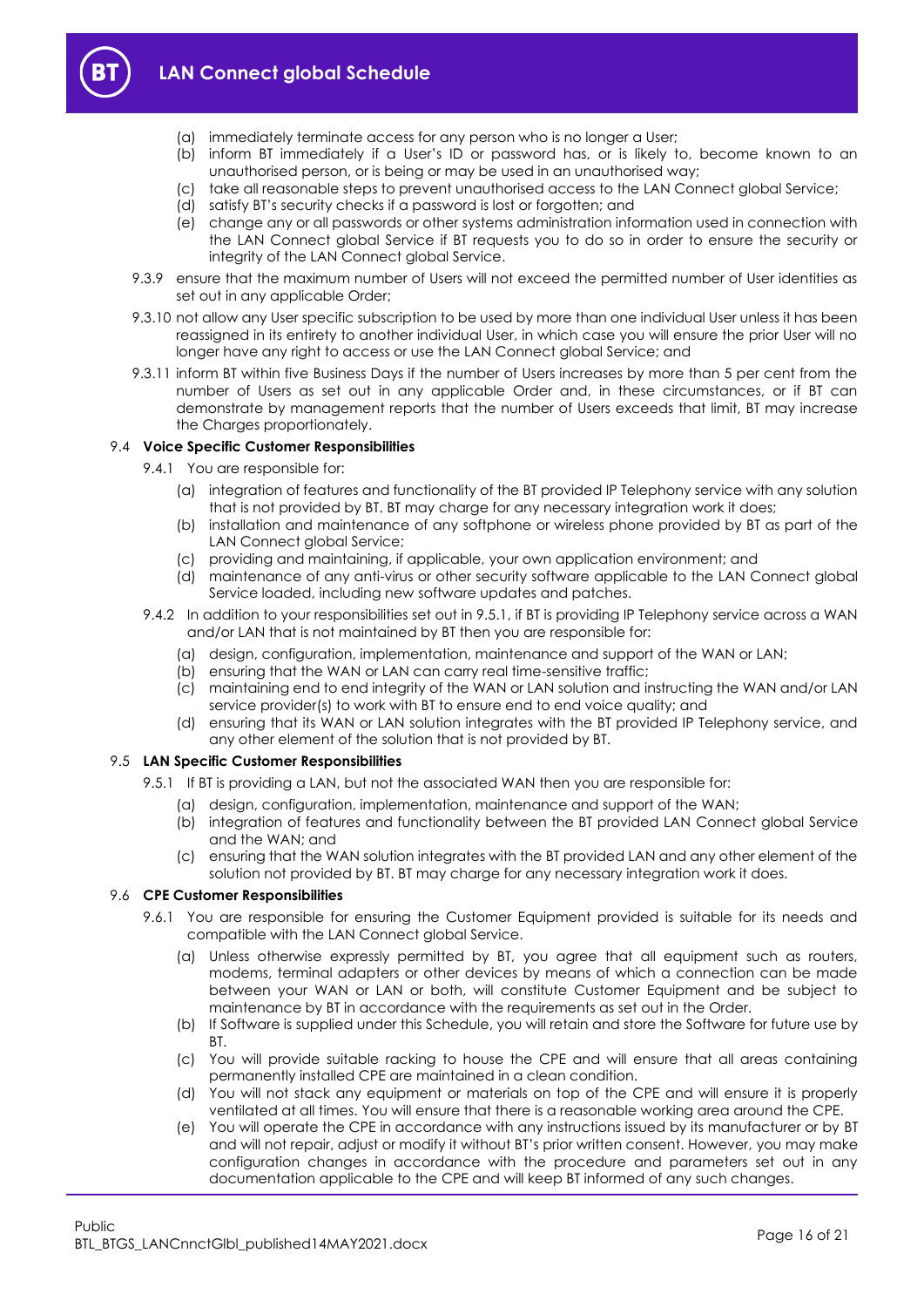

(f) If you have not ordered a CPE Maintenance option, then you are responsible for any maintenance and BT accepts no responsibility or liability for any such work which will be carried out at your risk.

#### 9.7 **The End of the Service**

On termination of the LAN Connect global Service by either of us, you will:

- 9.7.1 provide BT with all reasonable assistance necessary to remove BT Equipment from the Site(s);
- 9.7.2 disconnect any Customer Equipment from BT Equipment located at the Site(s);
- 9.7.3 not dispose of or use BT Equipment other than in accordance with BT's written instructions or authorisation;
- 9.7.4 arrange for any BT Equipment located at the Site(s) to be returned to BT; and
- 9.7.5 be liable for any reasonable costs of recovery that BT incurs in recovering the BT Equipment.

#### <span id="page-16-3"></span><span id="page-16-0"></span>**10 Incidents**

10.1 If BT detects or you report an Incident, BT will do the following:

**Network Incidents**. BT will respond to reported Incidents without undue delay.

**Access Incidents**. BT will work with the relevant supplier to restore service as soon as practicable during Local Contracted Business Hours.

**BT Equipment Incidents**. If possible, BT will fix the Equipment remotely. If necessary, BT or its supplier will visit the Site as soon as reasonably practicable during Contracted Maintenance Hours.

- 10.2 BT is not responsible for rectifying any incidents:-
	- (a) in any Customer, host or LAN application;
	- (b) in any cable, connector or interface between the BT Equipment and any Customer Equipment;
	- (c) in any equipment or device that is not provided by BT; or
	- (d) beyond the Service Management Boundary.

## <span id="page-16-1"></span>**Part C – Service Levels**

#### <span id="page-16-2"></span>**11 Service Levels**

- 11.1 In this section "**Site**" will mean an individual Site or Circuit as appropriate.
- 11.2 These Service Levels apply to each Site and each element of LAN Connect global Service within the Service Management Boundary unless otherwise stated in this Schedule or in the Order.
- <span id="page-16-4"></span>11.3 Service Credits will be based on the Charges for a Site, that is, the monthly charges for the LAN Connect global Service at a Site as set out in the Order ("**Site Charges**"). For LAN Connect global Services with Usage Charges, the Site Charges used to calculate Service Credits, will be the sum of the Usage Charges for the last three months divided by three.
- 11.4 The Availability target is not available in all locations. The Availability target, if any, for each Site will be specified in the Order.

#### 11.5 **Delivery**

If the delivery and installation of the LAN Connect global Service at a Site occurs after the Customer Committed Date you may claim a Service Credit of four per cent of the Site Charges for each Business Day's delay, up to a maximum of one month's Site Charges.

#### <span id="page-16-5"></span>11.6 **Availability**

- 11.6.1 BT will assign an availability category ("**SLA Category**") determined by the LAN Connect global Service, configuration and Site location. This will be stated on the Order (for Circuits and other point to point services where a failure at one Site will affect the other Site, the SLA Category is the one for the Site in the lowest SLA Category location). Each SLA Category has an associated Annual Performance Target ("**APT"**), which is used to calculate the APT Downtime.
- 11.6.2 The Availability Categories are:

| <b>LAN</b>                                                                | Category |
|---------------------------------------------------------------------------|----------|
| With Resilience (Dual Core Switches / Supervisors and Redundant<br>Power) | Cat A    |
| No Resilience                                                             | Cat D    |
| <b>IP Telephony</b>                                                       | Category |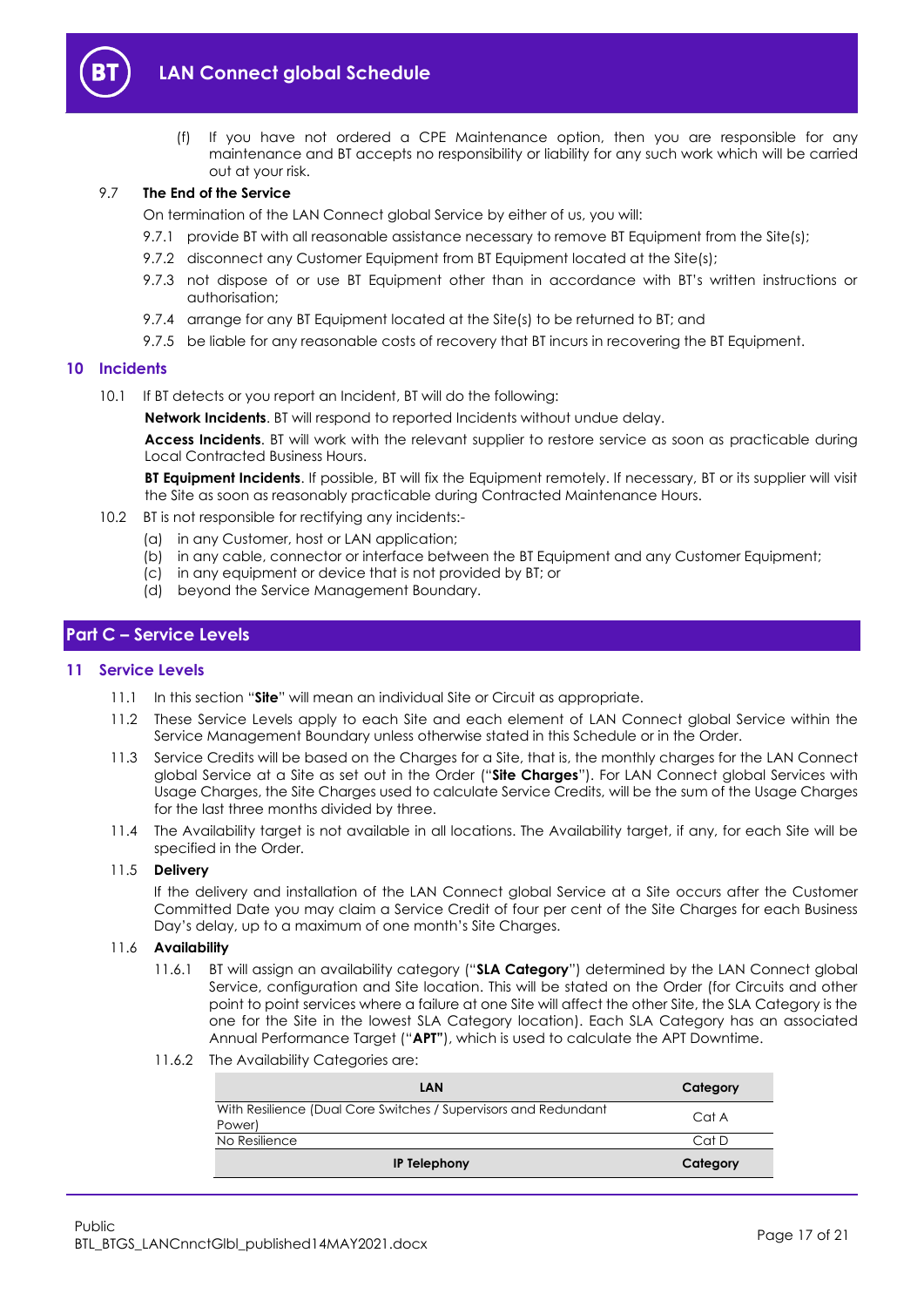

- 11.6.3 BT will count Downtime for each properly reported Qualifying Incident and will keep a record of cumulative Downtime by Site, in units of full minutes, for each month and the SLA Year.
- 11.6.4 If cumulative Downtime in a month exceeds the Service Credit Start Point ("**SCSP**"), you may claim a Standard Service Credit(s) as shown in the table below, for each affected Site up to a maximum of one month's Site Charges, the "**Capping Level**".
- 11.6.5 If the cumulative Downtime in any SLA Year (or portion of a SLA Year for Sites installed for less than a SLA Year) exceeds the APT Downtime BT will apply the Elevated Service Credit(s) shown in the table below for all valid claims until the cumulative Downtime in the SLA Year falls below the APT Downtime. During this time the SCSP will be immediate for all SLA Categories.
- 11.6.6 Unless otherwise stated Service Credits apply to each started hour of Downtime above the SCSP.

| <b>SLA</b><br>Category | Annual<br>Performance<br>Target (APT) | <b>APT Downtime</b> | <b>SCSP for</b><br><b>Standard</b><br><b>Service</b><br><b>Credits</b> | <b>Standard Service</b><br><b>Credits</b>                                             | <b>Elevated Service</b><br><b>Credits</b>                           |
|------------------------|---------------------------------------|---------------------|------------------------------------------------------------------------|---------------------------------------------------------------------------------------|---------------------------------------------------------------------|
| $Cat A++$              | $\geq$ 99.999%                        | 5 minutes           | immediate                                                              | 4% of Site Charges<br>for each started 5<br>minutes of<br>Downtime above<br>the SCSP  | 8% of Site Charges<br>for each started 5<br>minutes of<br>Downtime  |
| $Cat A+$               | $\geq 99.99\%$                        | 1 hour              | immediate                                                              | 4% of Site Charges<br>for each started 15<br>minutes of<br>Downtime above<br>the SCSP | 8% of Site Charges<br>for each started 15<br>minutes of<br>Downtime |
| Cat A1                 | $\geq 99.97\%$                        | 3 hours             | immediate                                                              | 4% of Site Charges                                                                    | 8% of Site Charges                                                  |
| Cat A                  | $\geq 99.95\%$                        | 4 hours             | immediate                                                              | 4% of Site Charges                                                                    | 8% of Site Charges                                                  |
| Cat B                  | $\geq 99.90\%$                        | 8 hours             | 1 hour                                                                 | 4% of Site Charges                                                                    | 8% of Site Charges                                                  |
| Cat C                  | $\geq 99.85\%$                        | 13 hours            | 3 hours                                                                | 4% of Site Charges                                                                    | 4% of Site Charges                                                  |
| Cat D                  | $\geq 99.80\%$                        | 17 hours            | 5 hours                                                                | 4% of Site Charges                                                                    | 4% of Site Charges                                                  |
| Cat E                  | $\geq 99.70\%$                        | 26 hours            | 7 hours                                                                | 4% of Site Charges                                                                    | 4% of Site Charges                                                  |
| Cat F                  | $\geq 99.50\%$                        | 43 hours            | 9 hours                                                                | 4% of Site Charges                                                                    | 4% of Site Charges                                                  |
| Cat G                  | $\geq 99.00\%$                        | 87 hours            | 11 hours                                                               | 4% of Site Charges                                                                    | 4% of Site Charges                                                  |
| Cat H                  | $\geq 98.00\%$                        | 175 hours           | 13 hours                                                               | 4% of Site Charges                                                                    | 4% of Site Charges                                                  |
| Cat I                  | $\geq 97.00\%$                        | 262 hours           | 15 hours                                                               | 4% of Site Charges                                                                    | 4% of Site Charges                                                  |

- 11.6.7 Downtime is measured from when a Qualifying Incident is reported to the Service Desk and ends when BT clears the Qualifying Incident. You will be given an incident report reference number ("**trouble ticket**" number) for each properly reported Qualifying Incident.
- 11.6.8 BT will inform you when the Qualifying Incident is cleared and will close the trouble ticket when either you confirm within 20 minutes that the Qualifying Incident is cleared, or BT has attempted and failed to contact you and you do not respond within 20 minutes.
- 11.6.9 If you confirm that the Qualifying Incident is not cleared within 20 minutes of being informed, the trouble ticket will remain open, and Downtime adjusted.
- 11.6.10 Downtime will only be measured during the Local Contracted Business Hours (for Access Incidents as set out in Paragraph [10.1\)](#page-16-3) or the Contracted Maintenance Hours (for BT Equipment Incidents as set out in Paragraph [10.1\)](#page-16-3) specified on the Order.
- 11.6.11 The following are not Qualifying Incidents, and Downtime will not be measured;
	- (a) if you ask BT to test the LAN Connect global Service although no incident has been detected and/or reported;
	- (b) if the LAN Connect global Service has been modified or altered in any way by you or at your request;
	- (c) during Planned Maintenance;
	- (d) for incidents due to any of your performed network configurations not approved by BT;
	- (e) for changes or alterations made other than by BT to the LAN Connect global Service or to BT Equipment, connections, routing plan, applications or test equipment, or the mapping of applications; or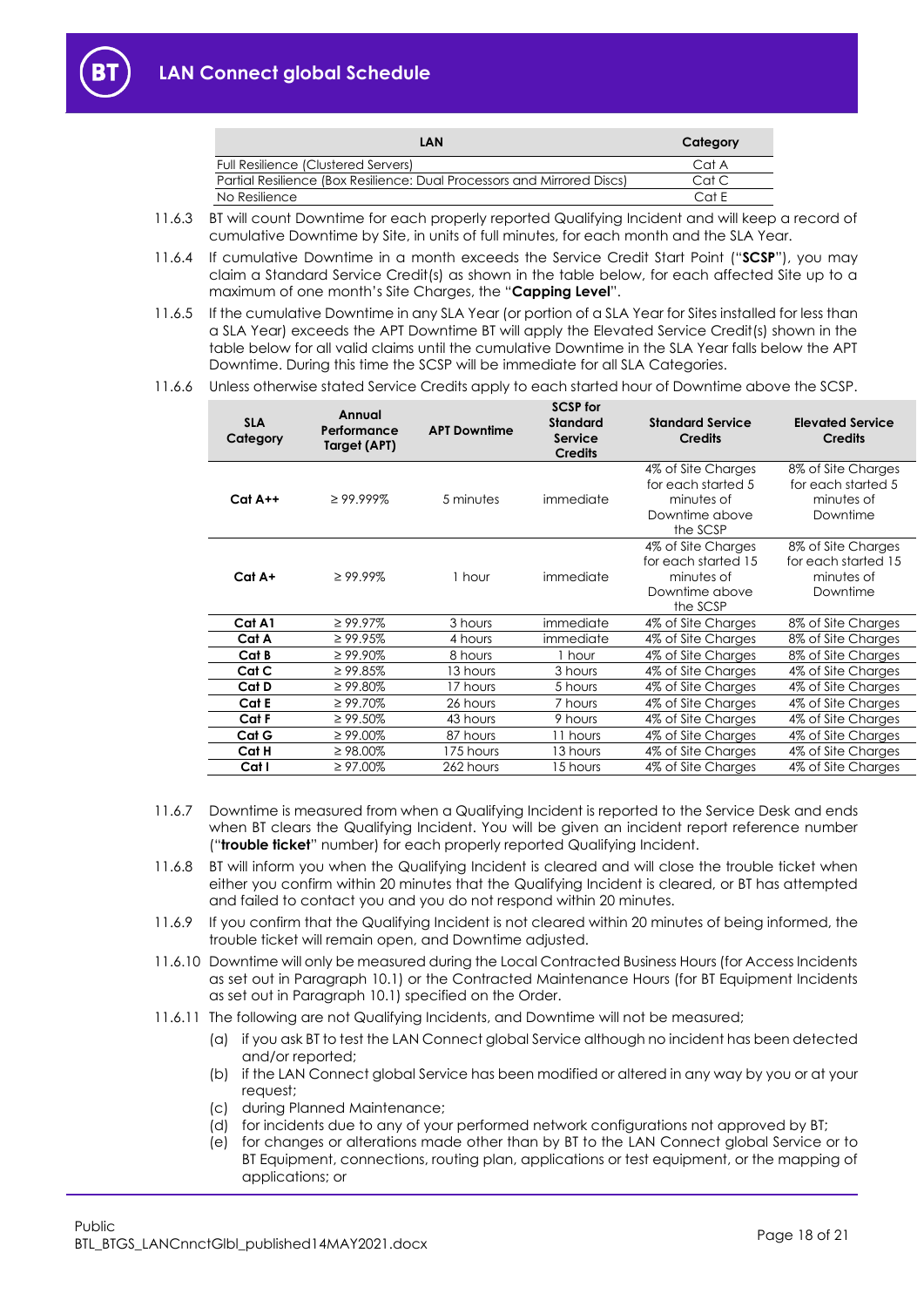

(f) if an incident is reported and BT cannot confirm that an incident exists after performing tests.

## <span id="page-18-2"></span>11.7 **Restore-Time (Resilience).**

- 11.7.1 If you order a resilient service at a Site, that is with primary and secondary components (Access Line and CPE, if applicable), then if either the primary or secondary component fails and BT does not restore Service to both components within 24 hours of you reporting or BT detecting the failure, ("**the initial 24 hours**") BT will give you a Service Credit for valid claims.
- 11.7.2 The Service Credit will be one per cent of the monthly Recurring Charges per Site for each started hour after the initial 24 hours up to a cap of 100 per cent of the monthly Recurring Charges per Site.
- 11.7.3 As LAN Connect global Service is available during this period this time will not count towards Downtime.
- 11.7.4 This paragrap[h 11.7](#page-18-2) only applies if the Access Line and CPE components are ordered with 24X7 maintenance which may not be available in all locations.

#### 11.8 **General Exclusions**

- 11.8.1 Service Credits are limited to the Capping Level and are your sole right and remedy if BT does not meet the Service Levels.
- 11.8.2 Only BT's measurements will be used to calculate Service Credits.
- 11.8.3 The Service Levels do not apply
	- (a) if you do not provide access, delays providing access or denies permission for BT or its agents and suppliers to repair the LAN Connect global Service;
	- (b) during any trial period of the LAN Connect global Service, or for LAN Connect global or any part of the LAN Connect global which has a Minimum Period of Service less than 12 months;
	- (c) to failures due to matters beyond BT's reasonable control as set out in the General Terms;
	- (d) to any Qualifying Incident not reported in accordance with BT's incident reporting procedures; or
	- (e) if you have not complied with the Contract.

#### 11.9 **Payment of Service Credits**

- 11.9.1 To qualify for Service Credit(s), and before any Service Credit(s) can be applied, you will make a claim, providing details of the reason for the claim, within 25 days of the end of the month in which poor performance occurred.
- 11.9.2 Service Credits will normally be made by deduction from your invoice within two billing cycles of a claim being received.
- 11.9.3 Failure to meet the Service Levels is not a material breach of the Contract.

## <span id="page-18-0"></span>**Part D – Defined Terms**

#### <span id="page-18-1"></span>**12 Defined Terms**

In addition to the defined terms in the General Terms, capitalised terms in this Schedule will have the below meanings (and in the case of conflict between these defined terms and the defined terms in the General Terms, these defined terms will take precedence for the purposes of this Schedule). BT has repeated some definitions in this Schedule that are already defined in the General Terms. This is to make it easier for you to find the definitions when reading this Schedule.

"**Access Line**" means a Circuit connecting the Site(s) to the BT Network.

"**Annex**" means any annex to this Schedule describing the specific conditions for an additional Service contracted with LAN Connect global Service. If you order such additional service then the conditions of such Annex will form part of this Schedule.

"**Availability**" means the period of time when the LAN Connect global Service is functioning.

"**BT Connect Meraki Teleworker Installation Guide**" means the guide provided to you electronically by BT under paragraph [3.5.](#page-4-2)

"**BT Price List**" means the document containing a list of BT's charges and terms that may be accessed at: [www.bt.com/pricing](http://www.bt.com/pricing) (or any other online address that BT may advise you).

"**BT Project Co-ordinator**" means the desk-based project manager provided under Paragrap[h 2.1.](#page-1-5)

"**Business Hours**" means between the hours of 0800 and 1700 in a Business Day.

"**Capping Level**" means the maximum Service Credit that can apply in any month and is 100 per cent of the monthly Site Charges for the LAN Connect global Service for any affected Site.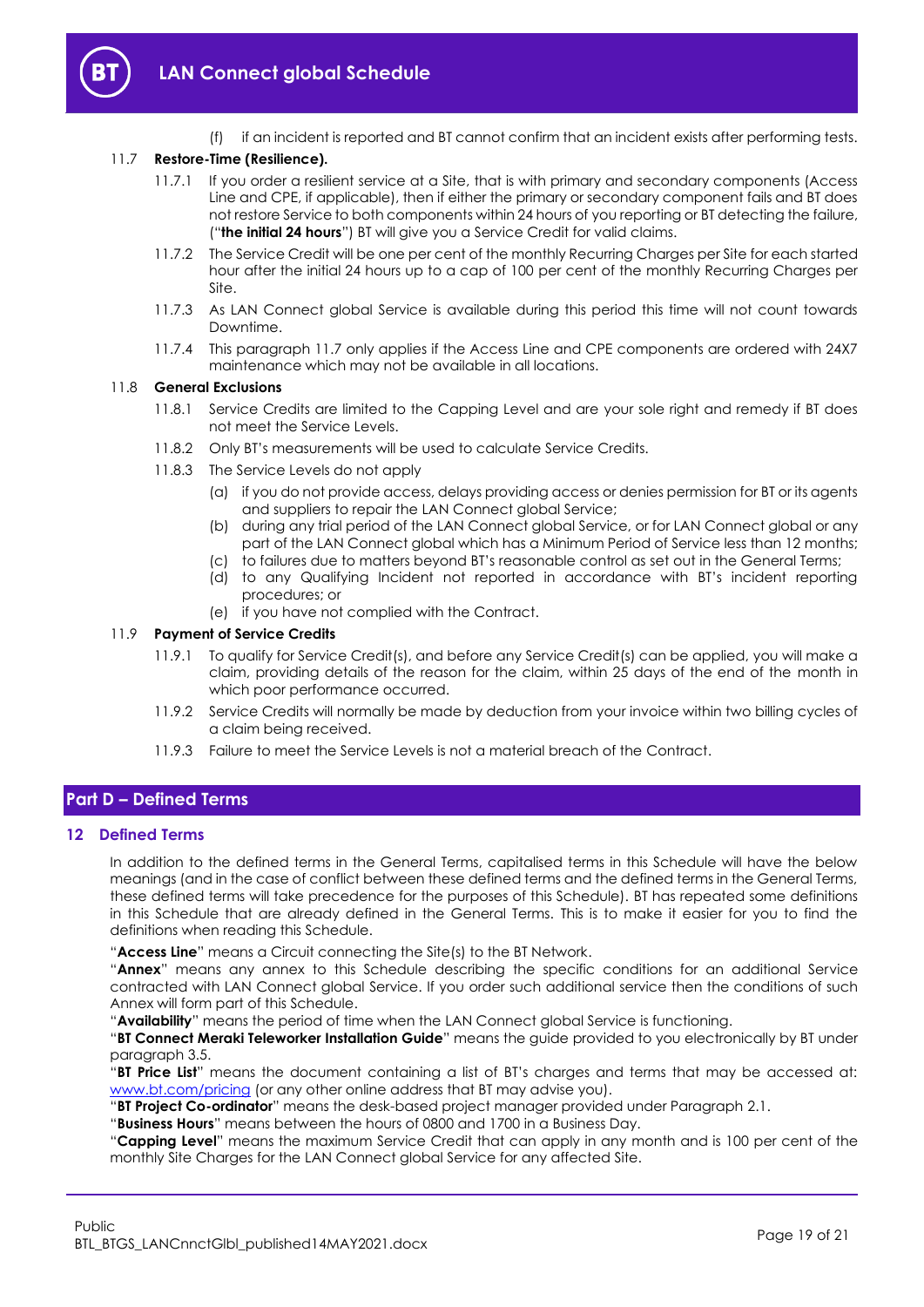

"**Circuit**" means any line, conductor, or other conduit between two terminals by which information is transmitted, and that is provided as part of the LAN Connect global Service.

"**Configuration File**" means a record of your configuration and data.

"**Content**" means applications, data, information (including emails), video, graphics, sound, music, photographs, software or any other material.

"**Contracted Maintenance Hours**" means the times during which BT will provide maintenance for BT Equipment, which are Business Hours unless set out otherwise in any applicable Order.

"**CPE**" means customer premises equipment which is any equipment (including software embedded in or run on such equipment), whether BT Equipment, Purchased Equipment or Customer Equipment which is, maintained or managed by BT as part of the LAN Connect global Service.

"**CPE Maintenance**" means an Incident repair service for CPE.

"**Customer Equipment**" means any equipment including any Purchased Equipment and any software, other than BT Equipment, used by you in connection with the LAN Connect global Service.

"**DAP**" means Delivered at Place as defined in Incoterms® 2010.

"**De-installation Charges**" means the charges payable by you on de-installation of the LAN Connect global Service that are equal to the then current rates for Installation Charges on the date of de-installation.

"**Domain Name**" means a readable name on an Internet page that is linked to a numeric IP Address.

"**Downtime**" means the period of time during which a Qualifying Incident(s) exists.

"**Enabling Service**" has the meaning given in Paragrap[h 5.1.](#page-4-5)

"**EF Class**" means expedited forwarding class.

"**EU**" means European Union.

"**EULAs**" has the meaning given in Paragraph [7.5.1.](#page-10-1)

"**General Terms**" means the general terms to which this Schedule is attached or can be found at [www.bt.com/terms,](http://www.bt.com/terms) and that form part of the Contract.

"**Incident**" means an unplanned interruption to, or a reduction in the quality of, the LAN Connect global Service or particular element of the LAN Connect global Service.

"**Incoterms® 2010**" means the International Commercial Terms, which are a series of pre-defined commercial terms published by the International Chamber of Commerce and are a trademark of the International Chamber of Commerce.

"**Enhanced Incident Management**" has the meaning given in Paragrap[h 2.4.5.](#page-3-2)

"**Installation Charges**" means those Charges set out in any applicable Order in relation to installation of the LAN Connect global Service or any Purchased Equipment, Customer Equipment or BT Equipment as applicable.

"**Internet**" means a global system of interconnected networks that use a standard Internet Protocol to link devices worldwide.

"**Internet Protocol**" or "**IP**" means a communications protocol for devices connected to the Internet that specifies the format for addresses and units of transmitted data.

"**IP Address**" means a unique number on the Internet of a network card or controller that identifies a device and is visible by all other devices on the Internet.

"**IP Telephony**" or "**IPT**" means the delivery of voice and multimedia communications over Internet Protocol networks.

"**LAN Connect global Service**" has the meaning given in Paragraph [1.](#page-1-3)

"**Local Area Network**" or "**LAN**" means the infrastructure that enables the ability to transfer IP services within Site(s) (including data, voice and video conferencing services).

"**Local Contracted Business Hours**" means the times during which maintenance of any Access Line is provided, which are Business Hours unless set out otherwise in any applicable Order.

"**Meraki Camera**" means either BT Equipment or Purchased Equipment and a User Device for the purposes of the LAN Connect Cloud Service set out in Annex 2 to this Schedule.

"**Meraki Home Worker**" means where you choose to unpack, install and connect the CPE yourself in accordance with paragrap[h 3.5.](#page-4-2)

"**Minimum Period of Service**" means a period of 12 consecutive months beginning on the Service Start Date, unless set out otherwise in any applicable Order.

"**Microsoft Azure**" means a cloud-based computing infrastructure platform that can be provided by BT under the terms of a separate Schedule.

"**MPLS**" means multi-protocol-label switching.

"**Network Terminating Unit**" or "**NTU**" means the socket where your wiring, equipment or existing qualifying data service is connected to the Access Line.

"**Notice to Amend**" has the meaning given in Paragraph [7.1.3.](#page-9-4)

"**PBX**" means private branch exchange.

"**Planned Maintenance**" means any Maintenance BT has planned to do in advance.

"**Professional Services**" means those services provided by BT which are labour related services.

"**PSTN**" means Public Switched Telephone Network, which is the concentration of the world's public circuit switched telephone networks.